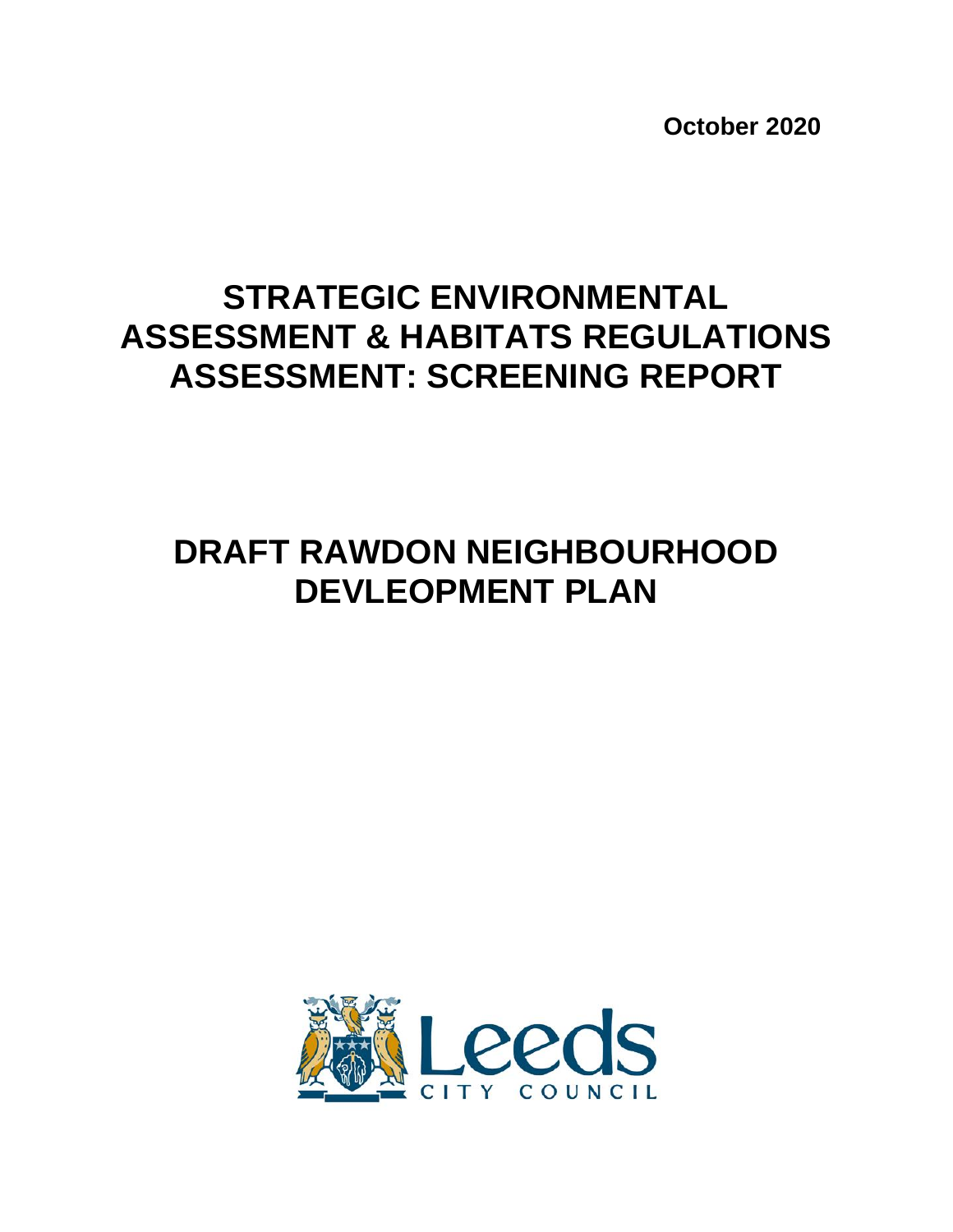## **Contents**

#### **Page**

| 1. Introduction                                            |    |
|------------------------------------------------------------|----|
| 2. Legislative background                                  | 3  |
| 3. Draft Rawdon Neighbourhood Plan overview                | 5  |
| 4. Summary of Environmental Consultation Bodies' Responses | 6  |
| 5. Strategic Environmental Assessment Screening            |    |
| 6. Habitats Regulations Assessment Screening               | 14 |
| 7. Screening conclusions                                   | 20 |

#### **Appendix 1 - Responses from Environmental Assessment Consultation Bodies**

- i) Environment Agency
- ii) Historic England
- iii) Natural England

**Appendix 2 – Map Showing South Pennines SPA/SAC, North Pennines SPA/SAC, Rawdon Neighbourhood Area and Natura 2000 Forms**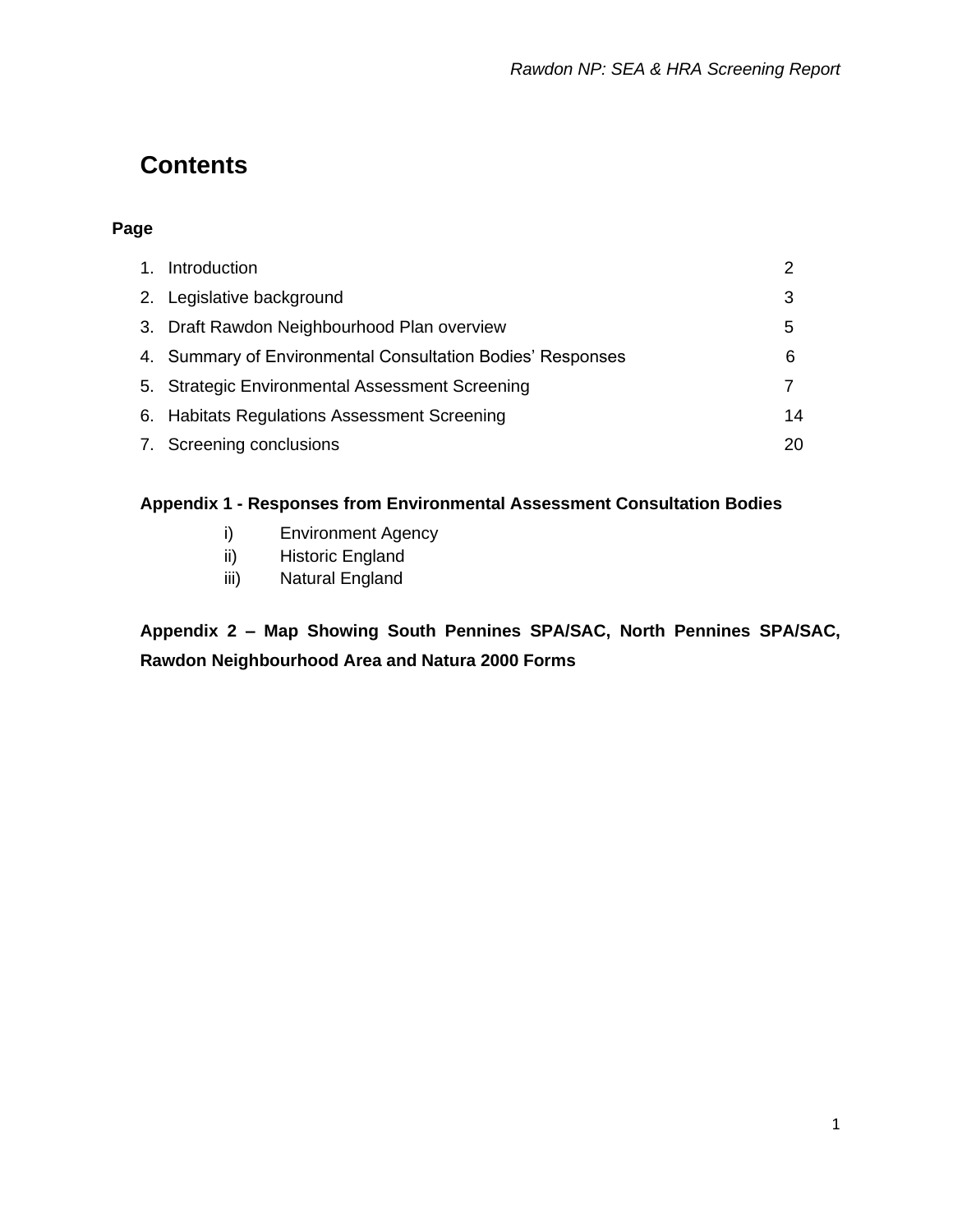## **1. Introduction**

- 1.1 The purpose of this report is to determine whether the emerging Rawdon Neighbourhood Plan (RNP) requires a Strategic Environmental Assessment (SEA) and/or a Habitats Regulations Assessment (HRA) through a process referred to as SEA and HRA screening.
- 1.2 A Strategic Environmental Assessment is a process for evaluating, at the earliest appropriate stage, the environmental effects of a plan before it is made. The SEA screening determines whether the plan is likely to have significant environmental effects. If likely significant environmental effects are identified, an environmental report must be produced.
- 1.3 A Habitats Regulations Assessment identifies whether a plan is likely to have a significant effect on a European site, either alone or in combination with other plans or projects. A HRA is required when it is deemed that likely significant negative effects may occur on protected European Sites (Natura 2000 sites) as a result of the implementation of a plan/project. The HRA screening will determine whether significant effects on a European site are likely.
- 1.4 This report explains the legislative background to SEA/HRA screening, provides details of the draft RNP before undertaking a SEA and HRA screening exercise and providing conclusions.
- 1.5 Leeds City Council has prepared this screening report on behalf of Rawdon Council which is the qualifying body for the RNP as part of the neighbourhood planning duty to support. Leeds City Council has a responsibility to advise the Parish Council if there is a need for formal SEA/HRA of the draft plan. At independent examination, the neighbourhood plan will tested to determine whether it meets the Basic Conditions. Two of the Basic Conditions are:
	- Whether the making of the neighbourhood plan is compatible with European Union obligations (this includes the SEA Directive); and
	- Whether the making of the neighbourhood plan will breach the requirements of Chapter 8 of Part 6 of the Conservation of Habitats and Species Regulations 2017.
- 1.6 For the purposes of this assessment the draft version of the plan which was sent to the Local Authority in March 2020 has been screened. This version of the plan is considered to show a firm vision and policy intent. As a consequence the neighbourhood plan is considered to be at an appropriate stage for the screening exercise to be undertaken.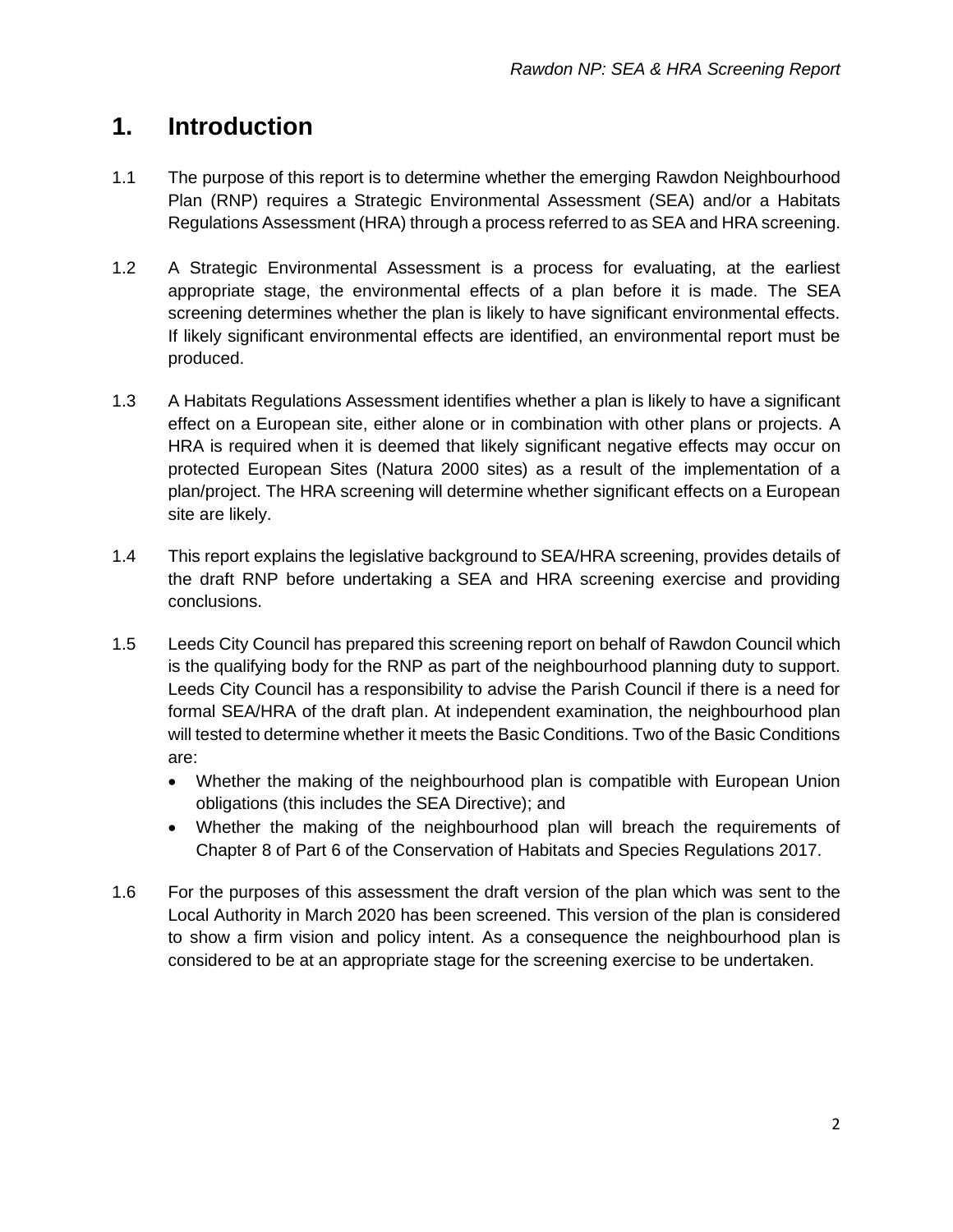### **2. Legislative background**

#### **Strategic Environmental Assessment (SEA)**

- 2.1 The basis for Strategic Environmental Assessments and Sustainability Appraisal legislation is European Directive 2001/42/EC which was transposed into English law by the Environmental Assessment of Plans and Programmes Regulations 2004, or SEA Regulations. The 2008 Planning Act removed the requirement to undertake a Sustainability Appraisal of development plan documents (DPDs), including neighbourhood plans, however there is still a need for a Strategic Environmental Assessment.
- 2.2 The Neighbourhood Planning (Amendment) Regulations 2015 introduced the requirement for an environmental report (prepared in accordance with the Environmental Assessment of Plans and Programmes Regulations 2004), or a statement of reasons why an environment assessment is not required to be submitted to the Local Planning Authority. This is to inform the public and to ensure independent examiners have sufficient information to determine whether a neighbourhood plan is likely to have significant environmental effects.
- 2.3 Regulation 9 of the SEA Regulations 2004 advises that draft neighbourhood plan proposals should be screened (assessed) to determine whether the plan is likely to have significant environmental effects, taking into account the criteria specified in schedule 1 and comments from the environmental consultation bodies. A SEA *may* be required, for example, where the neighbourhood plan allocates sites for development or the neighbourhood area contains sensitive natural or heritage assets that may be affected by proposals in the plan.
- 2.4 Where it is determined that the plan is unlikely to have significant environmental effects, and accordingly, does not require an environmental assessment, the authority is required to prepare a statement for its reasons for the determination. If likely significant environmental effects are identified then an environmental report must be prepared in accordance with paragraphs (2) and (3) of Regulation 12 of the SEA Regulations 2004.

#### **Habitat Regulation Assessment (HRA)**

- 2.5 Article 6 (3) of the EU Habitats Directive and Regulation 61 of the Conservation of Habitats and Species Regulations 2010 (as amended) require that an appropriate assessment of the implications of the plan or project for European sites is carried out with regard to the Conservation Objectives of the European Sites and with reference to other plans and projects to identify if any significant effect is likely for any European Site. A screening is undertaken to determine whether the plan is likely to have a significant effect on a European site and, if so, an appropriate assessment of the implications must be undertaken against the site's conservation objectives.
- 2.6 The judgement of the European Union Court of Justice in 'People Over Wind' dated 12 April 2018 has implications for the HRA screening process. The judgement considered whether it is possible to take account of "measures intended to avoid or reduce the harmful effects of the plan (or project) on the site" i.e. mitigation, at the screening stage. As the Directive is silent on "mitigation", the Court found it is not possible to take mitigation into account at the screening stage. This screening therefore assesses the risk that the TNP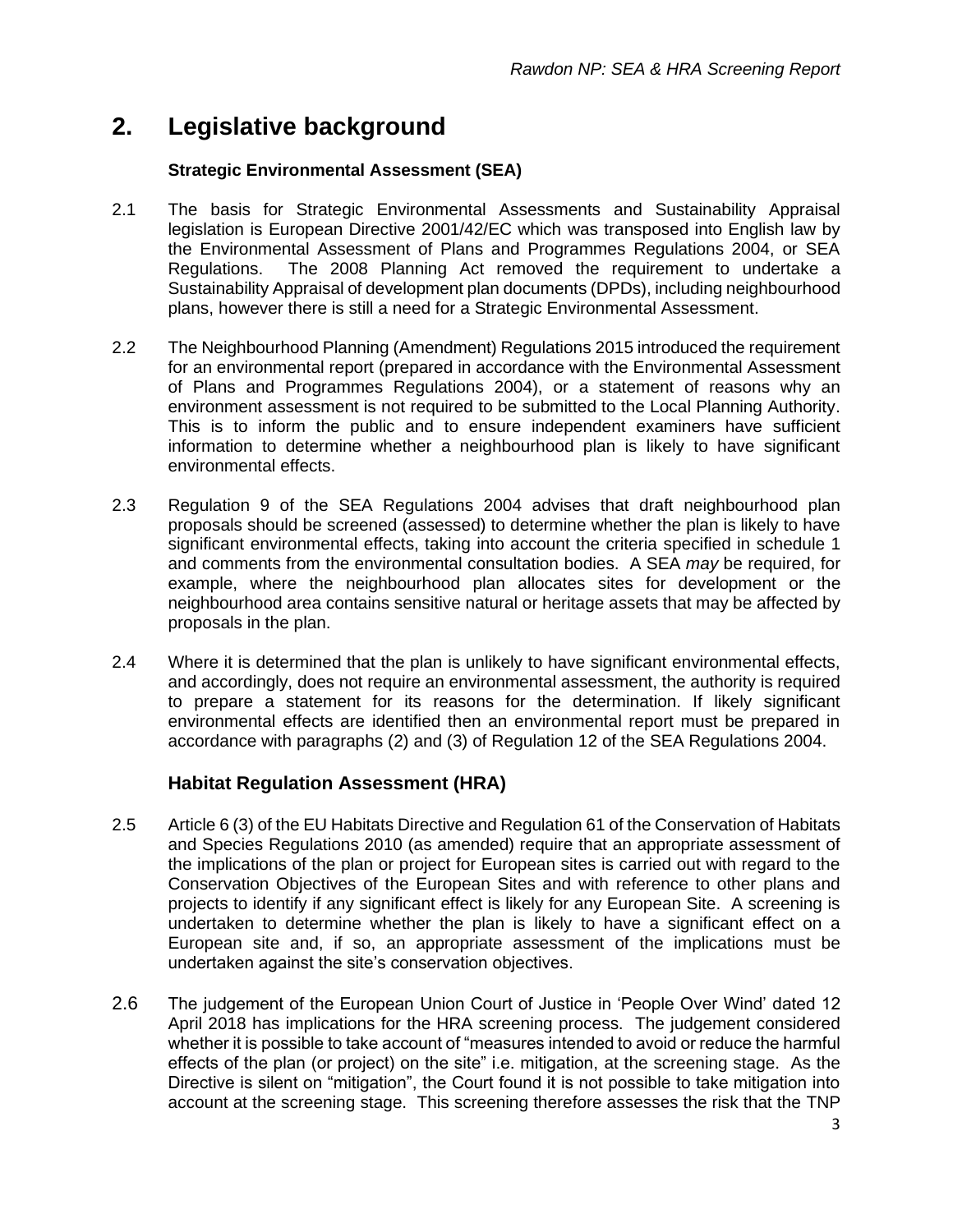will have a significant effect on a European site by considering the characteristics and specific environmental conditions of the site along with the proposals of the draft Plan; completed mitigation measures and other conservation, preventative and compensatory measures.

- 2.7 The ruling necessitated a change to the habitat conservation regulations (The Conservation of Habitats and Species and Planning (Various Amendments) (England and Wales) Regulations 2018) which amended the basic condition. Examiners must now consider whether "The making of the neighbourhood development plan does not breach the requirements of Chapter 8 of Part 6 of the Conservation of Habitats and Species Regulations 2017."
- 2.8 On 25 July 2018 the Court of Justice (Second Chamber) ruled in the case of Grace, Sweetman and the National Planning Appeals Board Ireland (ECLI:EU:C2018:593). This Judgement relates to Appropriate Assessments and how conclusions should be interpreted which in turn determines whether Article 6(3) or Article 6(4) of the Directive applies. If a screening concludes an Appropriate Assessment is not required, this Judgement is not applicable.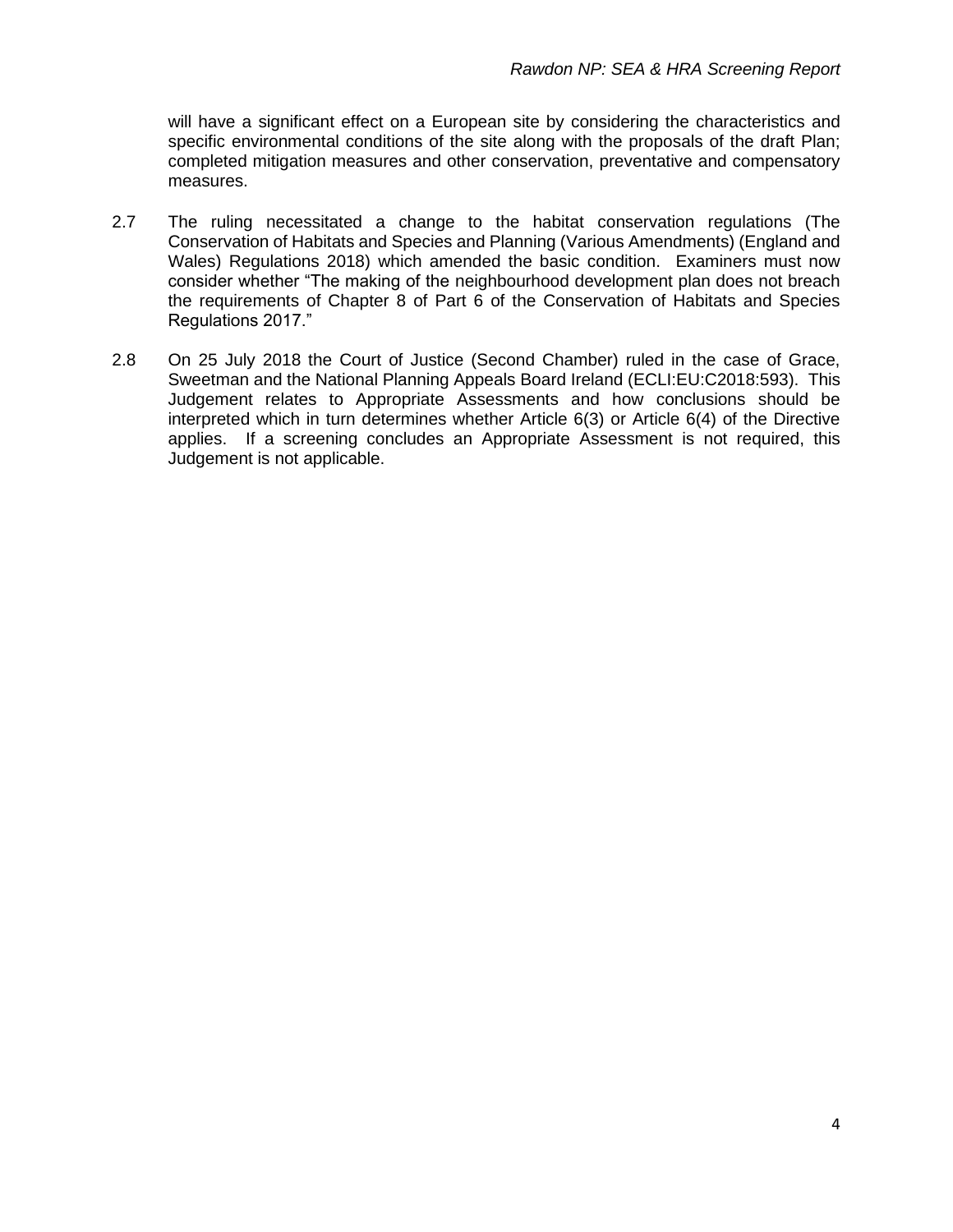## **3. Draft Rawdon Neighbourhood Development Plan Overview**

- 3.1 Whether a neighbourhood plan requires a SEA/HRA is dependent on what is being proposed within the plan. The emerging RNP contains a set of locally specific planning policies and guidance for the Neighbourhood Area.
- 3.2 The vision of the draft plan is

*"Rawdon identifies itself as a Village with a semi*‐*rural, semi*‐*suburban nature. Rawdon is a distinct community within the outer suburbs of the City of Leeds. Rawdon consists of a mixture of residential housing and also encompasses large rural areas as well as business and farming activities which combine to define its unique nature.* 

*Over the Plan period, Rawdon will continue to be a distinctive semi-rural, semisuburban village, whilst evolving in a way that respects and reflects the views of the community. It will retain its distinctive character of a village, predominantly physically separate from adjacent communities. It will continue to consist of a wide mixture of residential properties alongside large open areas of mixed farming and woodlands which also contain more isolated small pockets of residential property. There will be a range of community facilities, businesses and farms that will prosper within an attractive environment. Current and future generations will enjoy a strong sense of community, a high quality of life, and a flourishing natural environment."* 

- 3.3 The Neighbourhood Plan does not propose any allocations. However, it includes16 draft policies to help guide development within the area. The neighbourhood plan includes draft policies under the following topic headings: housing, design, environment, the local economy, community facilities, movement and traffic management and Community Infrastructure Levy.
- 3.4 Once made the Neighbourhood Plan will become part of the Development Plan for Leeds and the policies within the plan will be used, alongside other adopted Development Plan Documents to help determine planning applications within the Neighbourhood Area.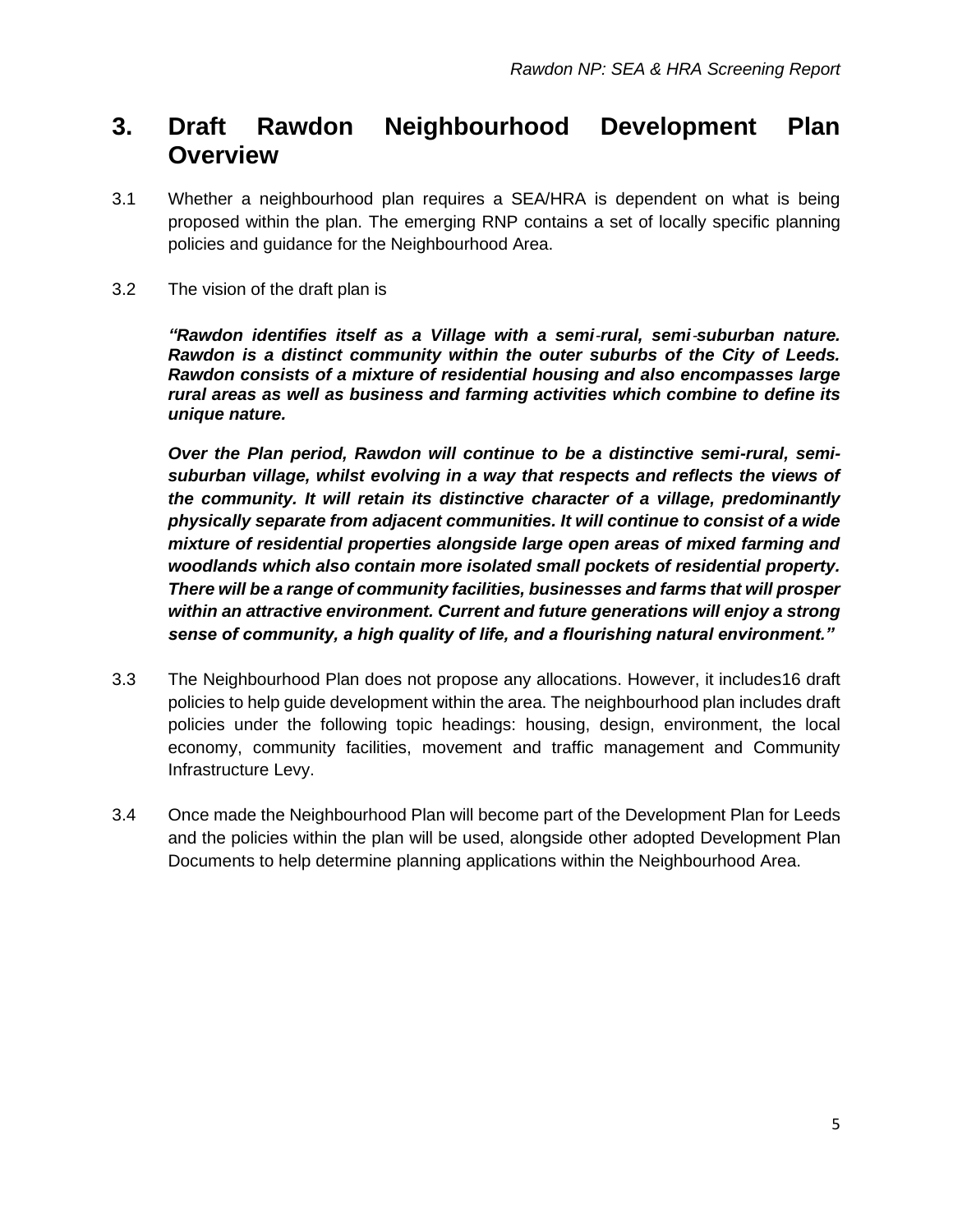## **4. Summary of Environmental Assessment Consultation Bodies Responses**

- 4.1 It is a requirement of the SEA screening process to consult the environmental assessment consultation bodies when forming a view on whether a SEA is required. Regulation 4 of the Environmental Assessment of Plans and Programmes Regulations 2004 defines these consultation bodies as Historic England, the Environment Agency and Natural England.
- 4.2 A copy of the draft RNP was send to the environmental assessment consultation bodies on 20th April 2020. All of the consultation bodies provided comments to the consultation. Full details of the responses can be found in Appendix 1 of this report. A summary of their responses is provided within the table below:

| <b>Consultation Body</b>            | <b>Summary of comments</b>                                                                                                                                                                                                                                                                                                                                                                                                                                                                                                                                                        |
|-------------------------------------|-----------------------------------------------------------------------------------------------------------------------------------------------------------------------------------------------------------------------------------------------------------------------------------------------------------------------------------------------------------------------------------------------------------------------------------------------------------------------------------------------------------------------------------------------------------------------------------|
| <b>Historic England</b>             | On the basis of the information supplied, and in the context of the<br>criteria set out in Schedule 1 of the Environmental Assessment<br>Regulations [Annex II of 'SEA' Directive], Historic England is of<br>the view that the preparation of a Strategic Environmental<br>Assessment is not required.                                                                                                                                                                                                                                                                           |
| <b>Environment</b><br><b>Agency</b> | We have considered the draft plan and its policies against those<br>environmental characteristics of the area that fall within our<br>remit and area of interest. Having considered the nature of the<br>policies in the Plan, we consider that it is unlikely<br>that significant negative impacts on environmental<br>characteristics that fall within our remit and interest will result<br>through the implementation of the plan.                                                                                                                                            |
| <b>Natural England</b>              | We have reviewed the Strategic Environmental Assessment and<br>Habitats Regulations Assessment screening reports and are in<br>agreement with the conclusions. It is our advice, on the basis of<br>the material supplied with the consultation, that, in so far as our<br>strategic environmental interests are concerned (including but<br>not limited to statutory designated sites, landscapes and<br>protected species, geology and soils) are concerned, that there<br>are unlikely to be significant environmental effects from the<br>proposed Rawdon Neighbourhood Plan. |

4.3

These consultation responses will be used to help determine whether the plan is likely to have significant environmental effects and have informed the conclusions of this screening report.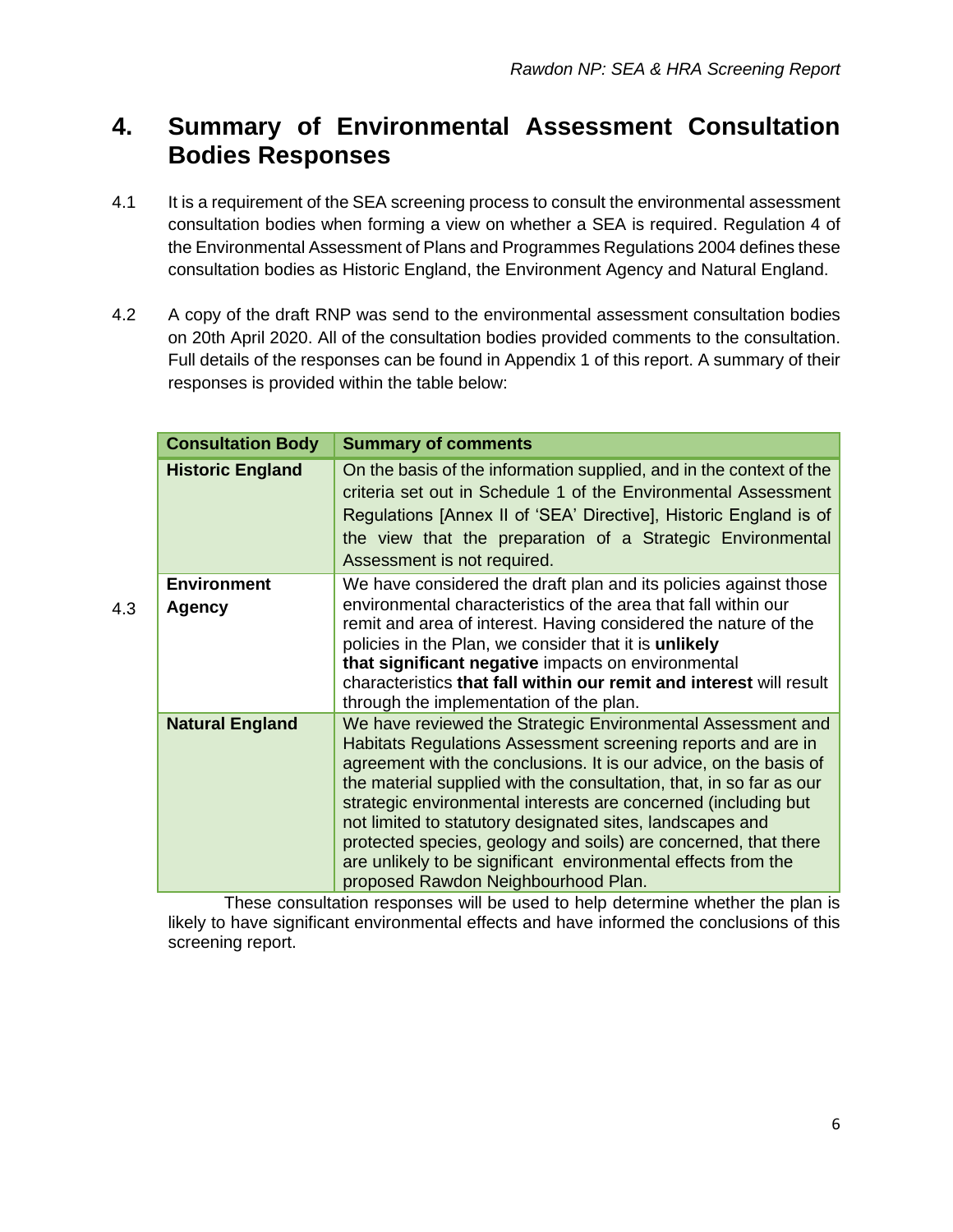## **5. SEA Screening Assessment**

5.1 The flowchart below illustrates the process for screening a planning document to ascertain whether a full SEA is required:

#### *FIGURE 1: APPLICATION OF THE SEA DIRECTIVE TO PLANS AND PROGRAMMES*

This diagram is intended as a guide to the criteria for application of the Directive to plans and programmes (PPs). It has no legal status.



\*The Directive requires Member States to determine whether plans or programmes in this category are likely to have significant environmental effects. These determinations may be made on a case by case basis and/or by specifying types of plan or programme.

5.2 Table 1 (below), helps to apply the Directive by running the draft plan through the questions outlined within Figure 1: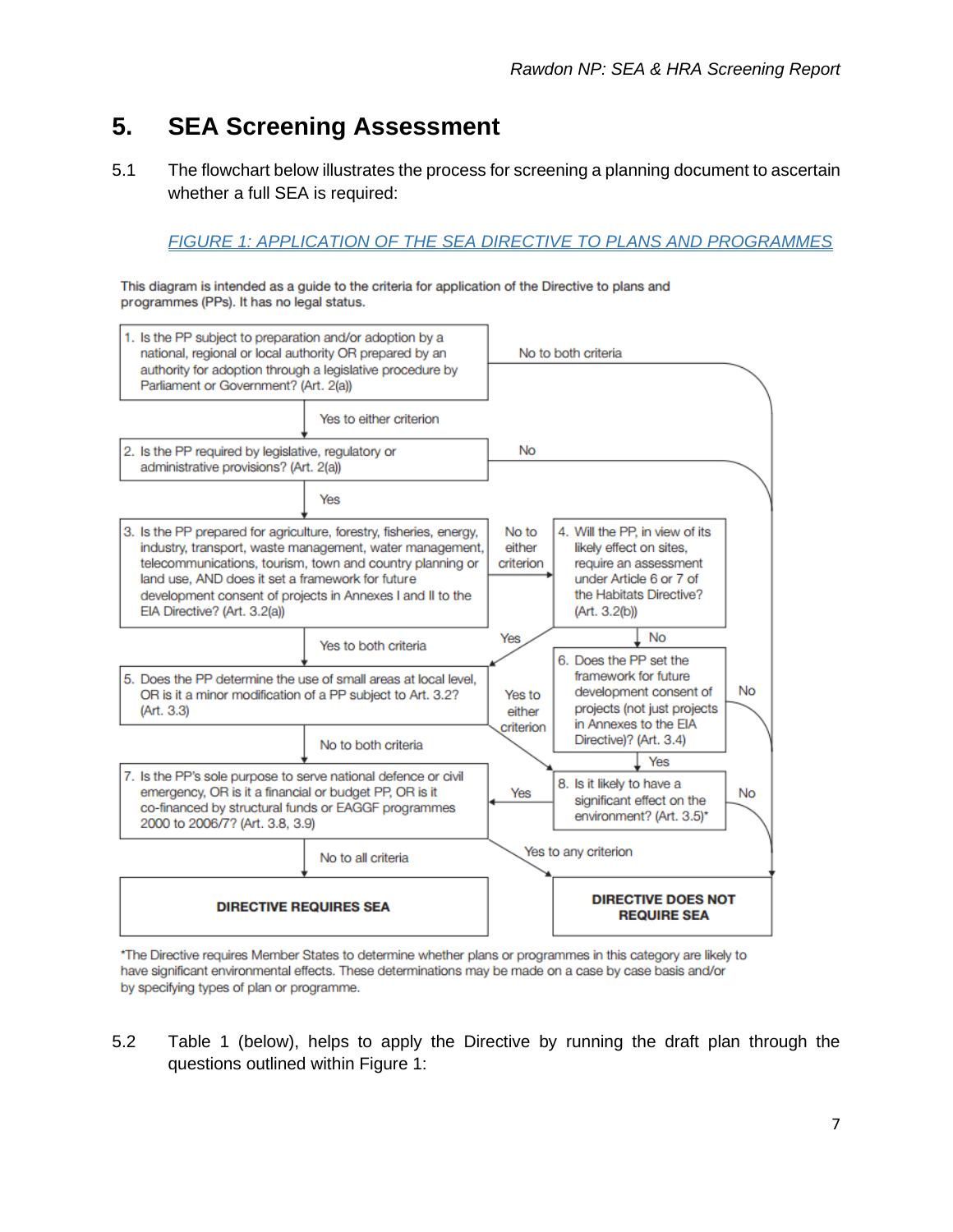| Table 1 – Application of the SEA Directive |
|--------------------------------------------|
|--------------------------------------------|

| <b>Stage</b>                                                                                                                                                                                                                                                                                                                                                                                      | Y/N          | <b>Reason</b>                                                                                                                                                                                                                                                                                                                                                                                                                                                                                                                                                                                              |
|---------------------------------------------------------------------------------------------------------------------------------------------------------------------------------------------------------------------------------------------------------------------------------------------------------------------------------------------------------------------------------------------------|--------------|------------------------------------------------------------------------------------------------------------------------------------------------------------------------------------------------------------------------------------------------------------------------------------------------------------------------------------------------------------------------------------------------------------------------------------------------------------------------------------------------------------------------------------------------------------------------------------------------------------|
| 1. Is the PP (plan or programme)<br>subject to preparation and/or<br>adoption by a national, regional<br>or local authority OR prepared by<br>authority<br>for<br>adoption<br>an<br>through a legislative procedure<br>by Parliament or Government?<br>(Art. 2(a))                                                                                                                                | Y            | Neighbourhood Plans are made by a 'qualifying body'<br>(Parish/Town Council or designated Neighbourhood<br>Forum) under the provisions of the Town and Country<br>Planning Act 1990 as amended by the Localism Act<br>2011. A neighbourhood plan is subject to an examination<br>and referendum. If it receives 50% or more 'yes' votes<br>at referendum, it will be 'made' by Leeds City Council as<br>the Local Planning Authority.                                                                                                                                                                      |
| Is<br>the<br><b>PP</b><br>required<br>2.<br>by<br>legislative,<br>regulatory<br>or<br>administrative provisions? (Art.<br>2(a)                                                                                                                                                                                                                                                                    | N            | Communities have a right to be able to produce a<br>neighbourhood plan but they are not required by<br>legislative, regulatory or administrative purposes to<br>produce a neighbourhood plan. This plan, however, if<br>adopted, would form part of the statutory development<br>plan, therefore it is considered necessary to answer the<br>following questions to determine further if an SEA is<br>required.                                                                                                                                                                                            |
| 3. Is the<br><b>PP</b><br>prepared<br>for<br>agriculture, forestry, fisheries,<br>industry,<br>transport,<br>energy,<br>management,<br>waste<br>water<br>management,<br>telecommunications, tourism,<br>town and country planning or<br>land use, AND does it set a<br>framework<br>for<br>future<br>development consent of projects<br>in Annexes I and II to the EIA<br>Directive? (Art 3.2(a)) | $\mathsf{N}$ | The draft plan is being prepared for 'town and country<br>planning and land use' (Article 3(2)) and, once<br>adopted, will be part of the planning policy framework<br>determining future development within the Thorner<br>Neighbourhood Area. Developments that fall within<br>Annex I are 'excluded' developments for Neighbourhood<br>Plans as set out in Section 61(k) of the Town and Country<br>Planning Act 1990 (as amended). It is not anticipated that<br>the TNP would be the tool to manage development of the<br>scale and nature envisaged by Annex I and Annex II of<br>the EIA Directive. |
| 4. Will the PP, in view of its likely<br>effect on sites, require<br>an<br>assessment<br>for<br>future<br>development under Article 6 or 7<br>of the Habitats Directive? (Art.<br>$3.2$ (b))                                                                                                                                                                                                      | $\mathsf{N}$ | See screening assessment for HRA in following section<br>of this report.                                                                                                                                                                                                                                                                                                                                                                                                                                                                                                                                   |
| 5. Does the PP Determine the use<br>of small areas at local level, OR<br>is it a minor modification of a PP<br>subject to Art. 3.2? (Art. 3.3)                                                                                                                                                                                                                                                    | Y            | Once made the RNP will be part of the land use<br>framework for the area and will help to determine the use<br>of small areas at a local level. The draft plan seeks to<br>designate and protect local green spaces, protect the<br>local natural and built environment and encourage<br>design that respects and reflects the local character.<br>GO TO STEP 8                                                                                                                                                                                                                                            |
| 6. Does the PP set the framework<br>for future development consent<br>of projects (not just projects in<br>annexes to the EIA Directive)?<br>(Art 3.4)                                                                                                                                                                                                                                            | Y            | The RNP will provide a framework for the consent of any<br>future development projects in the neighbourhood area.<br>GO TO STEP 8                                                                                                                                                                                                                                                                                                                                                                                                                                                                          |
| 7. Is the PP's sole purpose to<br>serve the national defence or<br>civil emergency, OR is it a<br>financial or budget PP, OR is it<br>co-financed by structural funds                                                                                                                                                                                                                             | N            | The RNP do not deal with these issues                                                                                                                                                                                                                                                                                                                                                                                                                                                                                                                                                                      |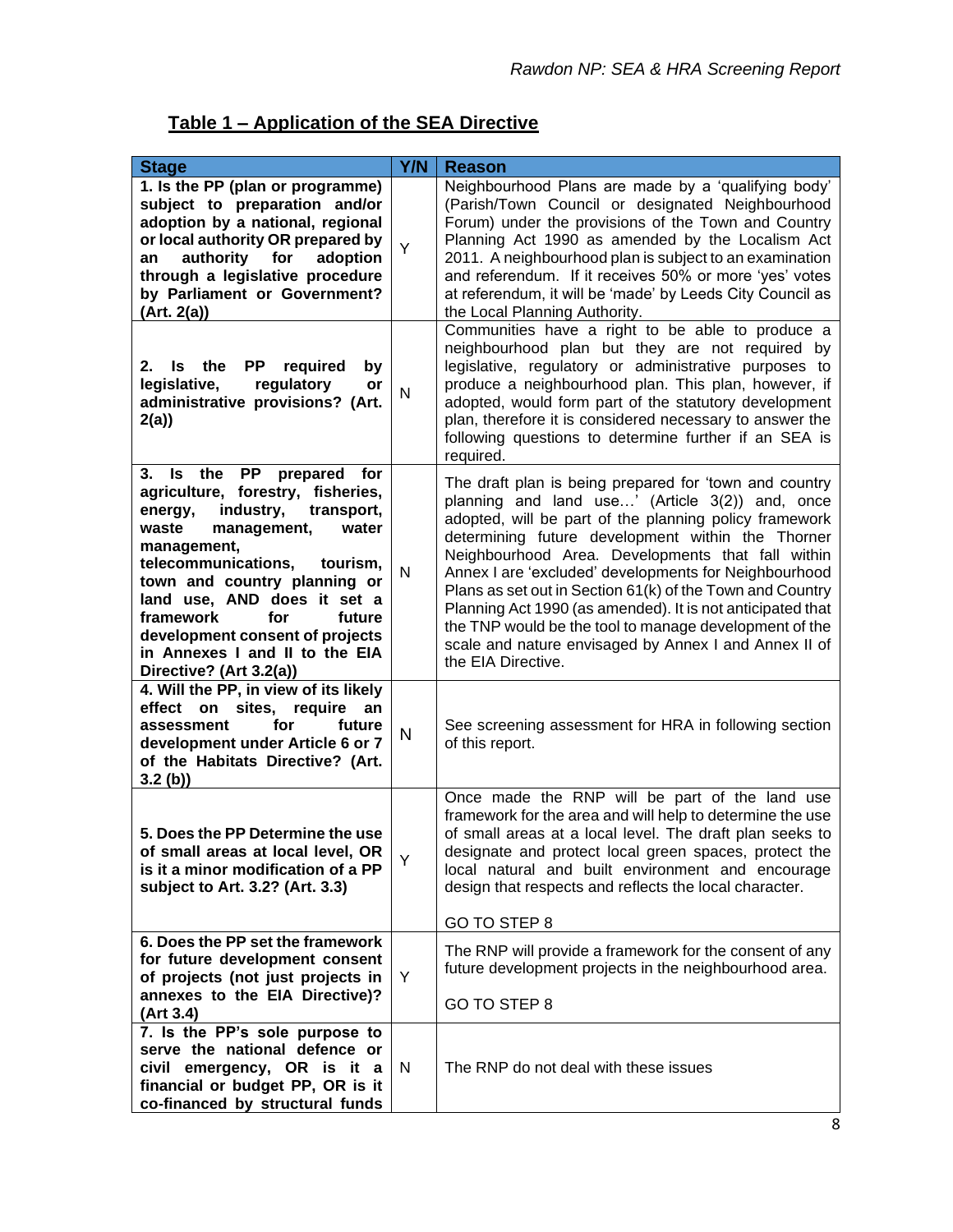| or EAGGF programmes 2000 to<br>2006/7? (Art 3.8, 3.9)                                       |                                    |
|---------------------------------------------------------------------------------------------|------------------------------------|
| 8. Is it likely to have a significant<br>effect on the environment? (Art. $\vert$ N<br>3.5) | See section below and conclusions. |

5.3 The criteria for determining the likely significance of effects referred to in Article 3(5) of Directive 2001/42/EC are set out below in Figure 2.

#### *FIGURE 2: CRITERIA FOR DETERMINING LIKELY SIGNIFICANT EFFECTS*



5.4

An assessment of the likely significant effects resulting from the Neighbourhood Plan has been carried out in Table 2: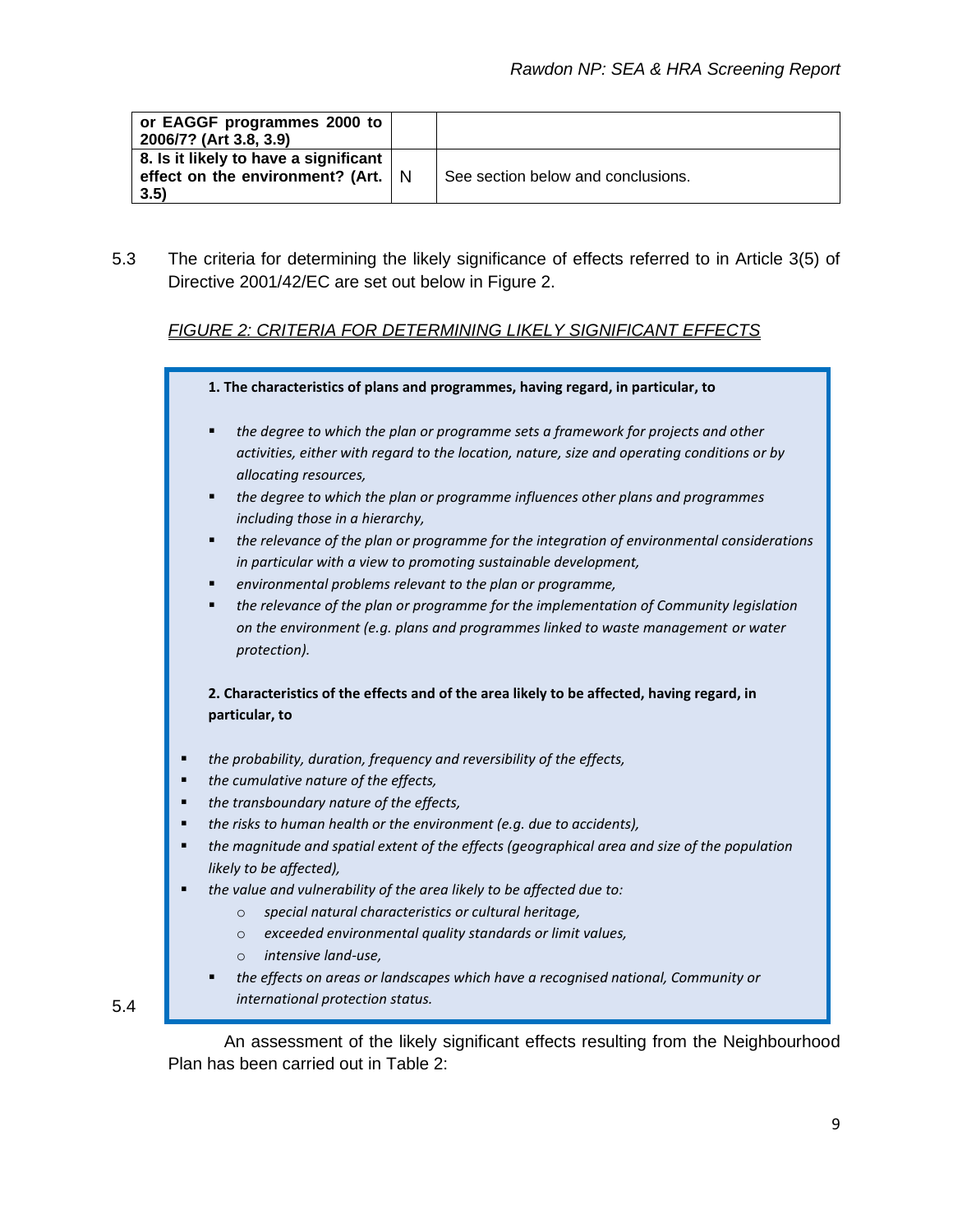#### **Table 2 – Assessment of likely significant effects**

| <b>Criteria</b>                                                                                                                                                                                                 | <b>Comments</b>                                                                                                                                                                                                                                                                                                                                                                                                                                                                                                     |  |  |  |  |  |
|-----------------------------------------------------------------------------------------------------------------------------------------------------------------------------------------------------------------|---------------------------------------------------------------------------------------------------------------------------------------------------------------------------------------------------------------------------------------------------------------------------------------------------------------------------------------------------------------------------------------------------------------------------------------------------------------------------------------------------------------------|--|--|--|--|--|
| 1. The characteristics of plans and programmes, having regard, in particular, to                                                                                                                                |                                                                                                                                                                                                                                                                                                                                                                                                                                                                                                                     |  |  |  |  |  |
| The degree to which the NP sets<br>a framework for projects and<br>other activities, either with regard<br>to the location, nature, size and<br>operating conditions<br><b>or</b><br>by<br>allocating resources | The NP will set a policy framework for the determination of<br>planning applications for future development projects. Once<br>made the NP will form part of the Leeds Local Plan.                                                                                                                                                                                                                                                                                                                                   |  |  |  |  |  |
| The degree to which the NP<br>influences<br>other<br>plans<br>and<br>programmes including those in a<br>hierarchy                                                                                               | The NP must be in general conformity with Strategic Policies<br>of the development plan and national planning policy. It does<br>not influence other plans.                                                                                                                                                                                                                                                                                                                                                         |  |  |  |  |  |
| The relevance of the NP for the<br>of<br>environmental<br>integration<br>considerations in particular with a<br>view to promoting sustainable<br>development                                                    | The achievement of sustainable development in one of the<br>basic conditions that the NP must meet. The draft plan<br>includes themes and policies regarding the environment and<br>sustainability and overall it aims to create sustainable<br>communities.                                                                                                                                                                                                                                                        |  |  |  |  |  |
| Environmental problems relevant<br>to the NP                                                                                                                                                                    | It is not considered that there are<br>any particular<br>environmental problems relevant to the plan.                                                                                                                                                                                                                                                                                                                                                                                                               |  |  |  |  |  |
| The relevance of the NP for the<br>implementation of Community<br>legislation on the environment<br>(e.g. plans and<br>programmes<br>linked to waste management or<br>water protection)                         | This criterion is unlikely to be directly relevant in regard to<br>the NP.                                                                                                                                                                                                                                                                                                                                                                                                                                          |  |  |  |  |  |
|                                                                                                                                                                                                                 | 2. Characteristics of the effects and of the area likely to be affected, having regard, in                                                                                                                                                                                                                                                                                                                                                                                                                          |  |  |  |  |  |
| particular, to:<br>The<br>probability,<br>duration,<br>frequency and reversibility of the<br>effects                                                                                                            | Although no specific developments are proposed within the<br>NP the Plan encourages development and provides a<br>framework for guiding any such development. It is likely that<br>development will occur during the duration of the Plan within<br>the area therefore an element of environmental change will<br>take place. However, the Plan policies are designed to<br>encourage new development that is more sustainable and<br>has the least negative and greatest positive environmental<br><i>impacts.</i> |  |  |  |  |  |
| The cumulative nature of the<br>effects                                                                                                                                                                         | The cumulative effects of proposals within the NP are<br>unlikely to be significant on the local environment. The<br>effects of the NP need to be considered alongside the Leeds<br>Core Strategy. The NP is required to be in general conformity<br>with the strategic policies of the Development Plan. It is not<br>considered that the NP introduces significant additional<br>effects over and above those already considered in the<br>SA/SEA for the Core Strategy, the NRWDPD and the SAP.                  |  |  |  |  |  |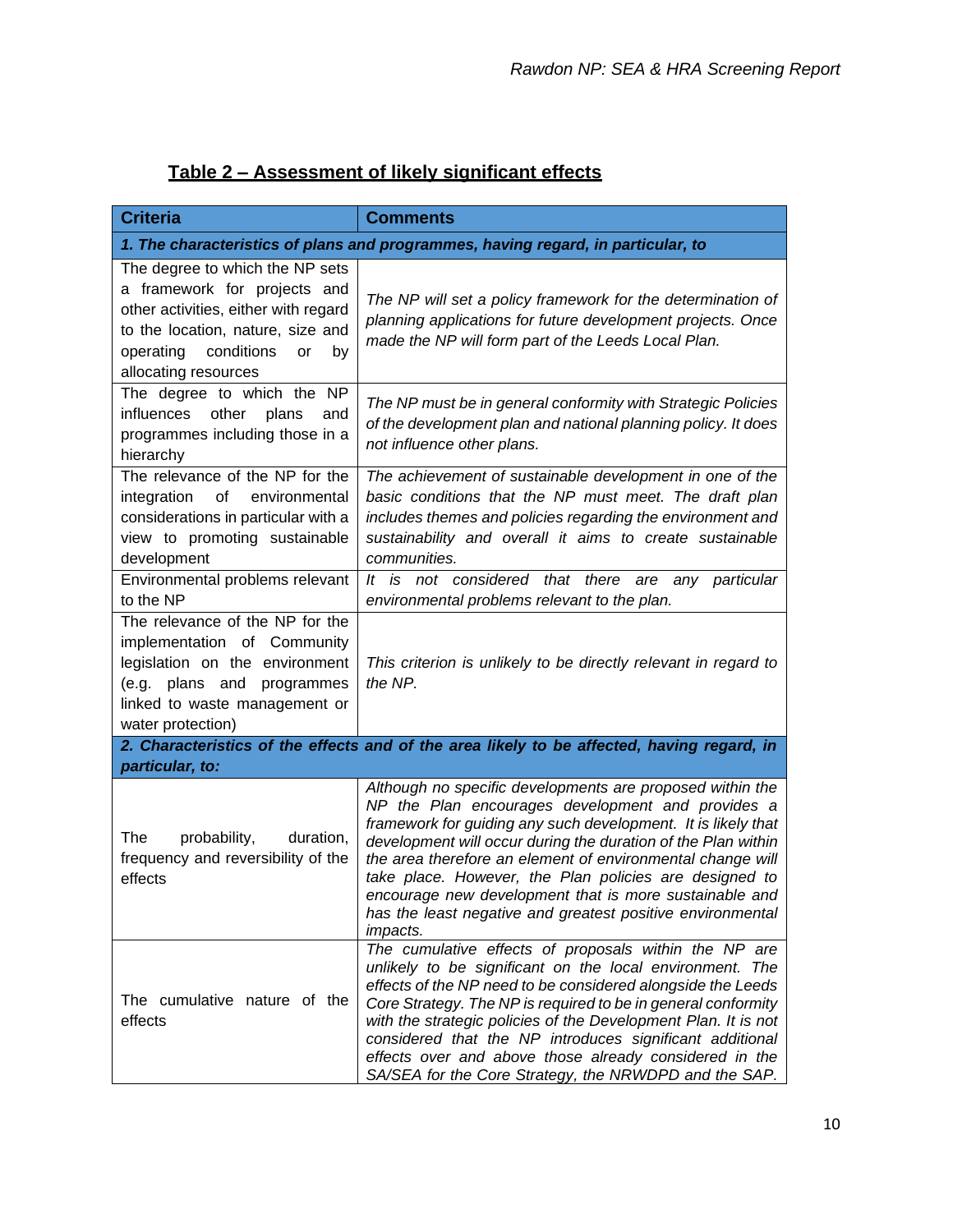|                                                                                     | Notably the NP does not propose more development than<br>set out in the Local Plan for the area. |
|-------------------------------------------------------------------------------------|--------------------------------------------------------------------------------------------------|
| The transboundary nature of the                                                     | The proposals within the NP are unlikely to have a significant                                   |
| effects                                                                             | impact beyond the Neighbourhood Area boundary.                                                   |
| The risks to human health or the<br>environment<br>(e.g.<br>due<br>to<br>accidents) | None identified.                                                                                 |
| The magnitude and spatial extent                                                    | The NP is concerned with development within the Rawdon                                           |
| of the effects (geographical area                                                   | Neighbourhood Area. The potential for environmental                                              |
| and size of the population likely to                                                | impacts are likely to be local, limited and minimal.                                             |
| be affected),                                                                       |                                                                                                  |
| The value and vulnerability of the<br>area likely to be affected due to:            | The NP is unlikely to adversely affect the value and                                             |
| special<br>natural<br>characteristics or cultural                                   | vulnerability of the area in relation to its special natural                                     |
| heritage,                                                                           | characteristics or cultural heritage. The policies within the                                    |
| exceeded<br>environmental<br>٠                                                      | plan seek to provide greater protection to the character of                                      |
| quality standards or limit                                                          | the area. The NP does not allocate any sites, as such there                                      |
| values,                                                                             | are unlikely to be any intensive land-use concerns.                                              |
| intensive land-use,<br>٠                                                            |                                                                                                  |
|                                                                                     | It is not considered that the draft policies in the NP will                                      |
| effects<br>The<br>on<br>areas<br>or                                                 | adversely affect areas or landscapes which have a                                                |
| which<br>landscapes<br>have<br>a                                                    | recognised national, community or international protection                                       |
| recognised national, Community                                                      | status. The policies do not allocate land for development and                                    |
| or international protection status.                                                 | the plan also seeks to protect some local green spaces and<br>the local landscape character.     |

#### **Assessment of Rawdon Neighbourhood Plan Draft Policies**

#### **Housing**

5.5 Policy R1 of the draft plan seeks to encourage new housing developments to take account of local needs in terms of size, type and tenure, to ensure that new developments take account of size and accessibility standards set out in the Core Strategy and that developments of more than 50 new dwellings include provision for sheltered accommodation. The policy will shape new housing developments that come forward in the area (either through allocation within the local plan or as windfall development). It is not considered this will give rise to any significant environmental effect directly as a result of this policy, rather the policy seeks to ensure that development comes forward to meet the needs of Rawdon.

#### **Design**

5.6 Policy R2 seeks to ensure that the design of new developments take account of the special characteristics of Rawdon. Development is encouraged to respect the different character areas and accessibility to local services, minimise the adverse impacts on traffic, maintain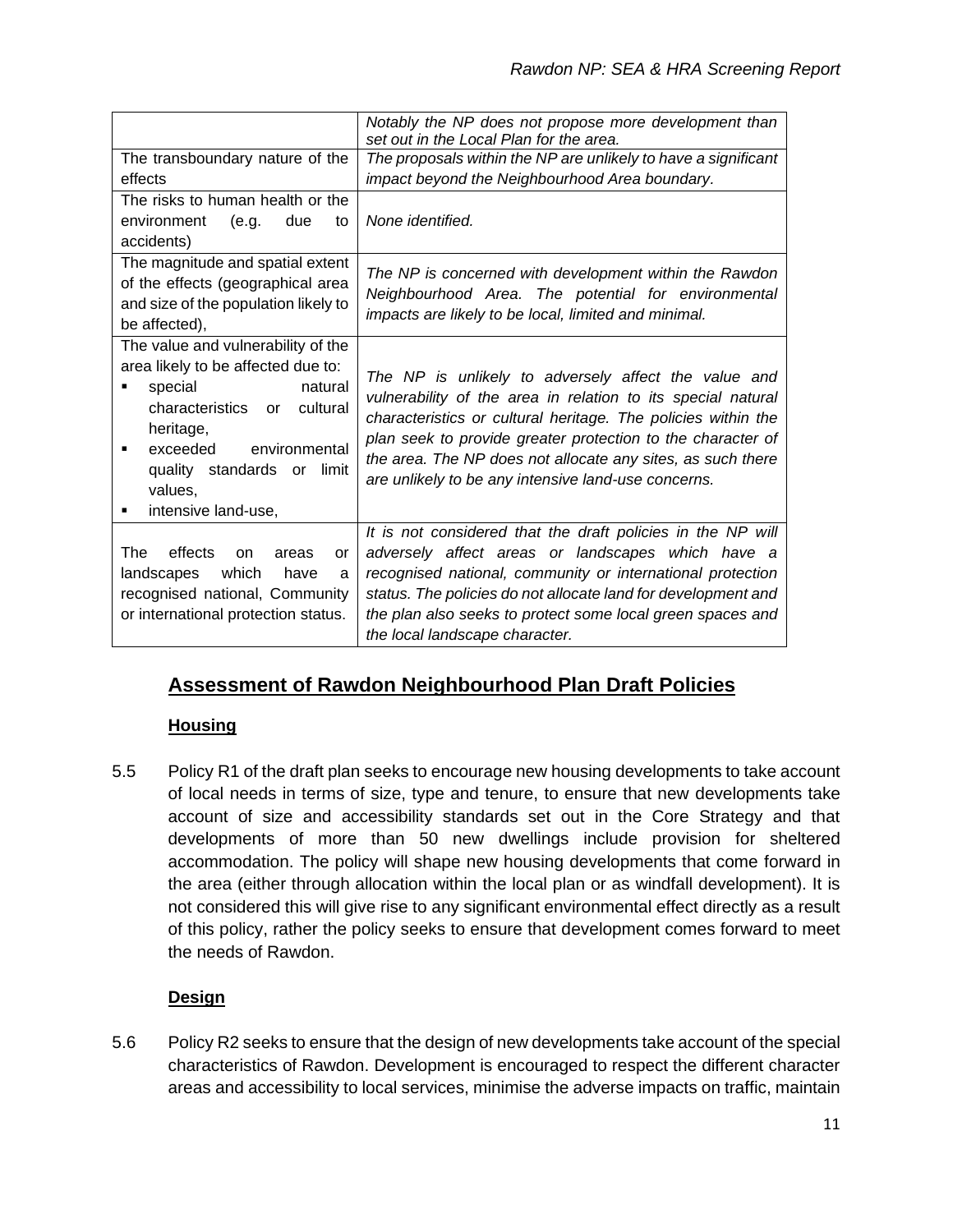visual and physical connectivity through the use of materials, respect local amenity spaces, respect traditional shop frontages and to minimise crime. It is likely that any effect resulting this from this policy will be positive and small scale given that development is encouraged to respect and enhance the historic character of Rawdon.

#### **Environment**

5.7 Policy R3 lends support to proposals that improve and enhance local biodiversity in Rawdon and seeks to secure wildlife enhancements. Policy R4 identifies potential local green spaces in Rawdon for designation. Policies R5 and R5a – d seek to shape the design of new developments within Rawdon's designated Conservation Areas to ensure that they protect the special historic character of the areas. Policy R6 seeks to ensure that new developments are designed and sited to protect and enhance historic assets in Rawdon and the distinctive development patterns in the area. These policies are likely to have small-scale positive impacts on the natural and historic environment in Rawdon by seeking to protect and enhance local biodiversity and historic character.

#### **The Local Economy**

5.8 Policy R7 supports the expansion of existing businesses and the development of new small-scale employment and service-related businesses subject whilst seeking to minimise the impact of traffic and parking stress and protect residential amenity. It also supports new office provision within the proximity of the local centre and encourages new housing within the vicinity of the local centre to provide enhanced parking facilities. Policy R8 protects existing employment land and facilities in Rawdon. Whilst the policies are supportive of new office/service development, they does not allocate a specific site for this type of development and therefore the effects of this policy are likely to be small-scale and local.

#### **Community Facilities**

5.9 Policy R9 identifies community facilities and services in Rawdon for protection through the neighbourhood plan. It supports the retention of the facilities in a community-based use and identifies conditions that should be satisfied before a change of use can take place. This policy is unlikely to give rise to any significant environmental effects. Policy R10 supports the extension of existing schools in Rawdon whilst seeking to minimise the impact of any expansion on local traffic and parking issues. Any effects arising from this policy are likely to be local and small-scale.

#### **Movement and Traffic Management**

5.10 Policy R11 seeks to minimise the adverse impact of new development on parking and access issues in Rawdon through additional parking provision, traffic mitigation and the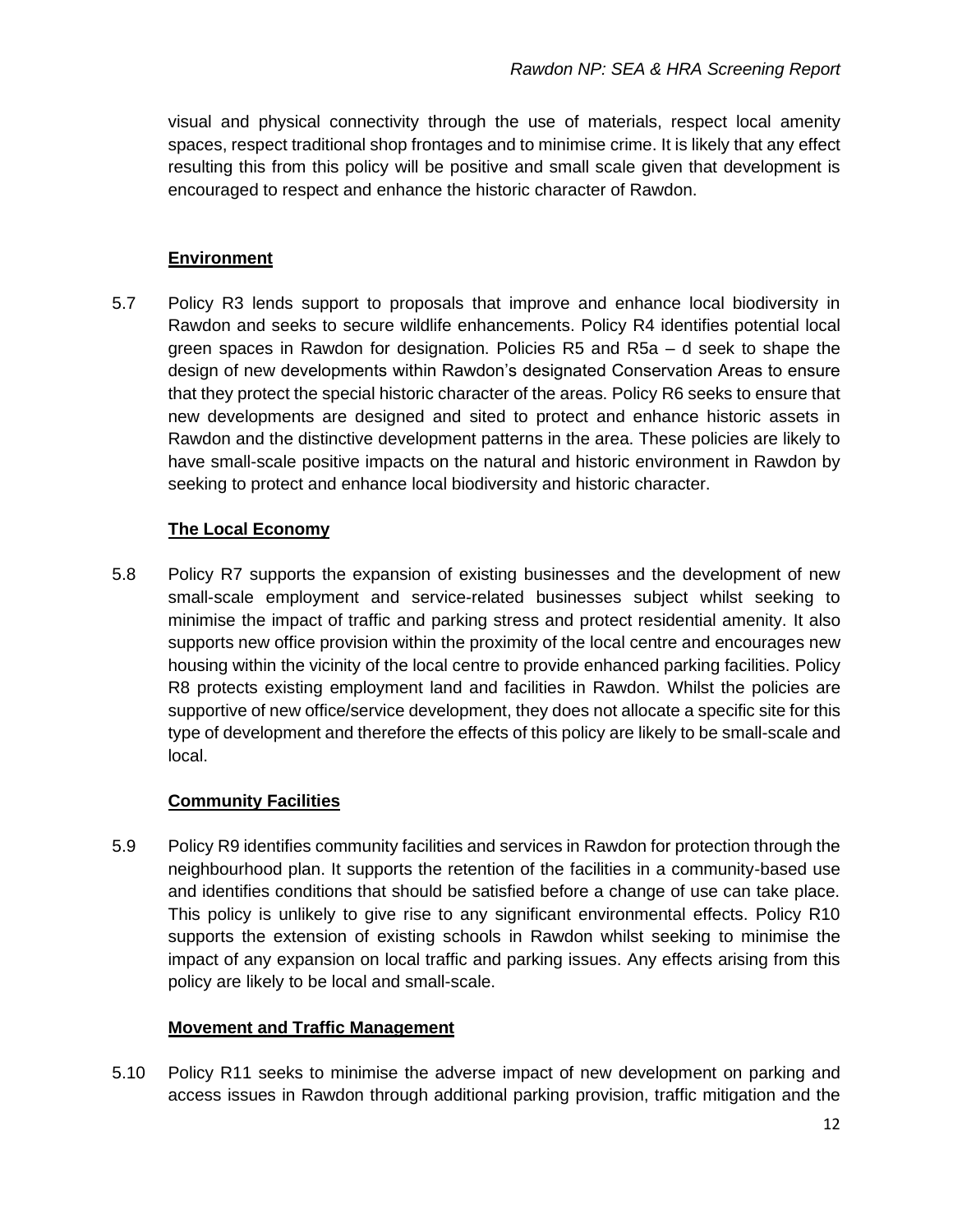protection of pedestrian and cycle routes. This policy seeks to minimise the harmful impacts of traffic in Rawdon and therefore is likely to have a minor positive effect on the local environment.

#### **Community Infrastructure Levy**

5.11 Policy R12 identifies priorities for future Community Infrastructure Levy spending within the neighbourhood area. The policy is not directly associated to the delivery of these projects and is therefore unlikely to give rise to any significant environmental effects.

#### **SEA Screening Conclusions**

- 5.12 In conclusion, as a result of the assessment carried out in Table 2 above and the more detailed consideration of the draft policies, it is considered that it is unlikely that any significant environmental effects will arise as a result of the Rawdon Neighbourhood Plan. Consequently, the assessment within Table 1 concludes (subject to HRA screening outcome), that an SEA is not required when judged against the application of the SEA Directive criteria.
- 5.13 Notably, the draft neighbourhood plan does not propose any allocations. The neighbourhood plan's policies seek to guide development within the Neighbourhood Area and are required to be in general conformity with those within the Local Plan. It is unlikely that there will be any significant additional environmental effects that have not already been considered and dealt with through a SEA/SA of the Local Plan. Finally, none of the environmental consultation bodies raised any concerns regarding any likely significant environmental effects.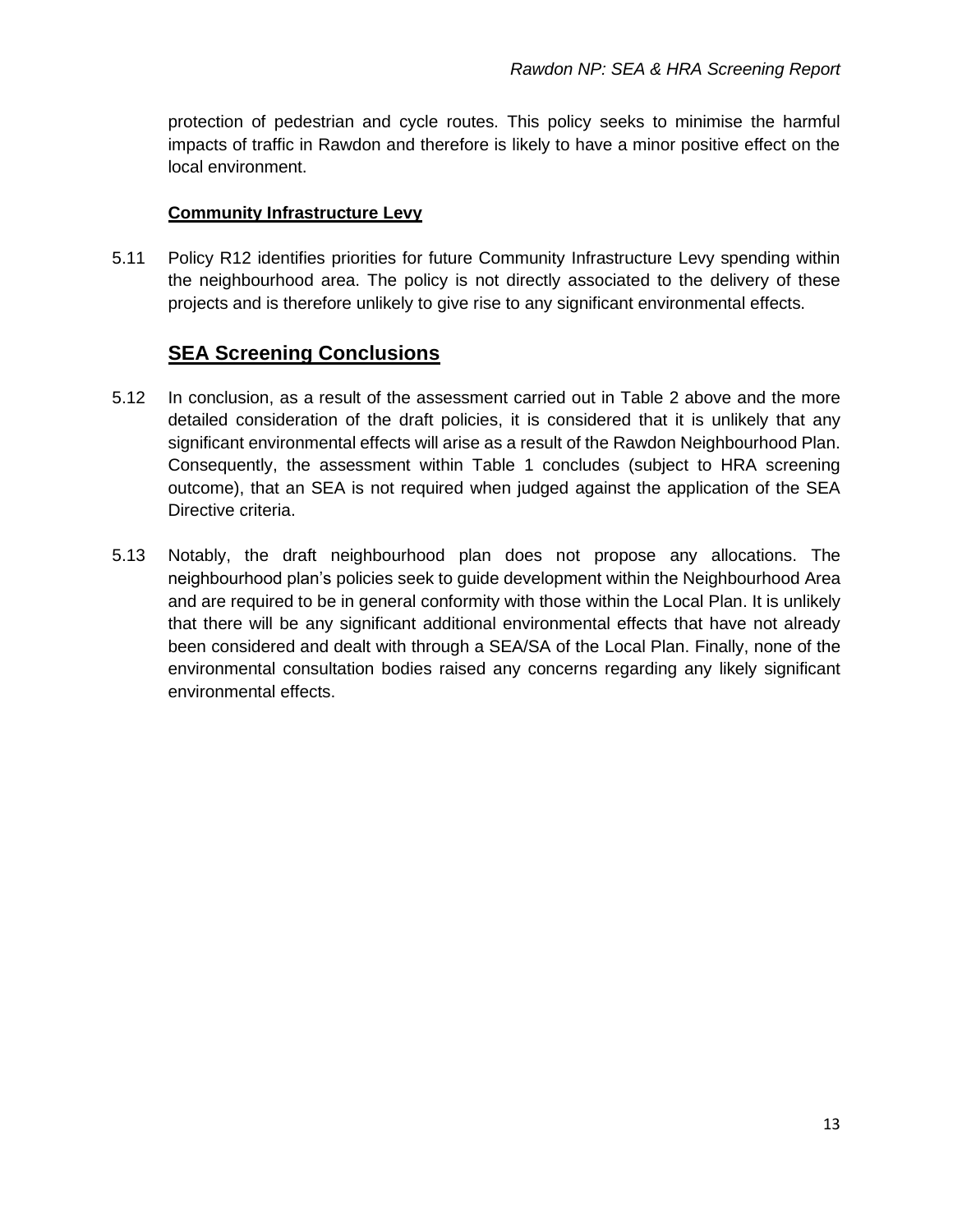### **6. HRA Screening Assessment**

- 6.1 The HRA involves an assessment of any plan or project to establish if it has potential implications for European wildlife sites. The HRA considers if the proposals in the neighbourhood plan have the potential to harm the habitats or species for which European wildlife sites are designated. European wildlife sites are:
	- Special Protection Areas (SPA) designated under the Birds Directive (79/409/EEC)
	- Special Areas of Conservation (SAC) designated under the Habitats Directive (92/43/EEC).
- 6.2 Ramsar sites (designated under the Ramsar Convention, Iran 1971 as amended by the Paris Protocol 1992), whilst not covered by the Habitats Regulations, should be treated in the same way as European wildlife sites. European wildlife sites and Ramsar sites are collectively known as Natura 2000 sites.
- 6.3 The initial screening stage of the HRA process determines if there are any likely significant effects possible as a result of the implementation of the plan and if an appropriate assessment is needed. This stage should provide a description of the plan and an identification of the Natura 2000 sites which may be affected by the plan and assess the significance of any possible effects on the identified sites.
- 6.4 The European Union Court of Justice judgement in the 'People Over Wind' case ruled that it is not possible to take account of mitigation measures at the screening stage, though this excludes conservation, preventative, or compensatory measures as defined under Articles 6(1), 6(2) and 6(4) and all types of measures, including mitigation, which have already been completed at the date of the screening assessment. This ensures that an assessment is undertaken of the characteristics and specific environmental conditions as they appear at the date of the screening assessment. This screening will be carried out in accordance with this ruling.
- 6.5 It will also consider whether the draft Plan meets the amended Basic Condition<sup>1</sup> and whether an appropriate assessment of implications is required. It will determine whether the plan:
	- is likely to have a significant effect on a European site or a European offshore marine site (either alone or in combination with other plans or projects), and
	- is not directly connected with or necessary to the management of the site (Regulation 105 (1)
- 6.6 A qualifying body must provide enough information for the competent authority to allow it to assess a neighbourhood plan proposal or to enable it to determine whether an appropriate assessment is required through a screening stage assessment. The land use plan must only be given effect after the plan making authority has "ascertained that it will not adversely affect the integrity of the European site or the European offshore marine site."

<sup>&</sup>lt;sup>1</sup> The making of the neighbourhood development plan does not breach the requirements of Chapter 8 of Part 6 of the Conservation of Habitats and Species Regulations 2017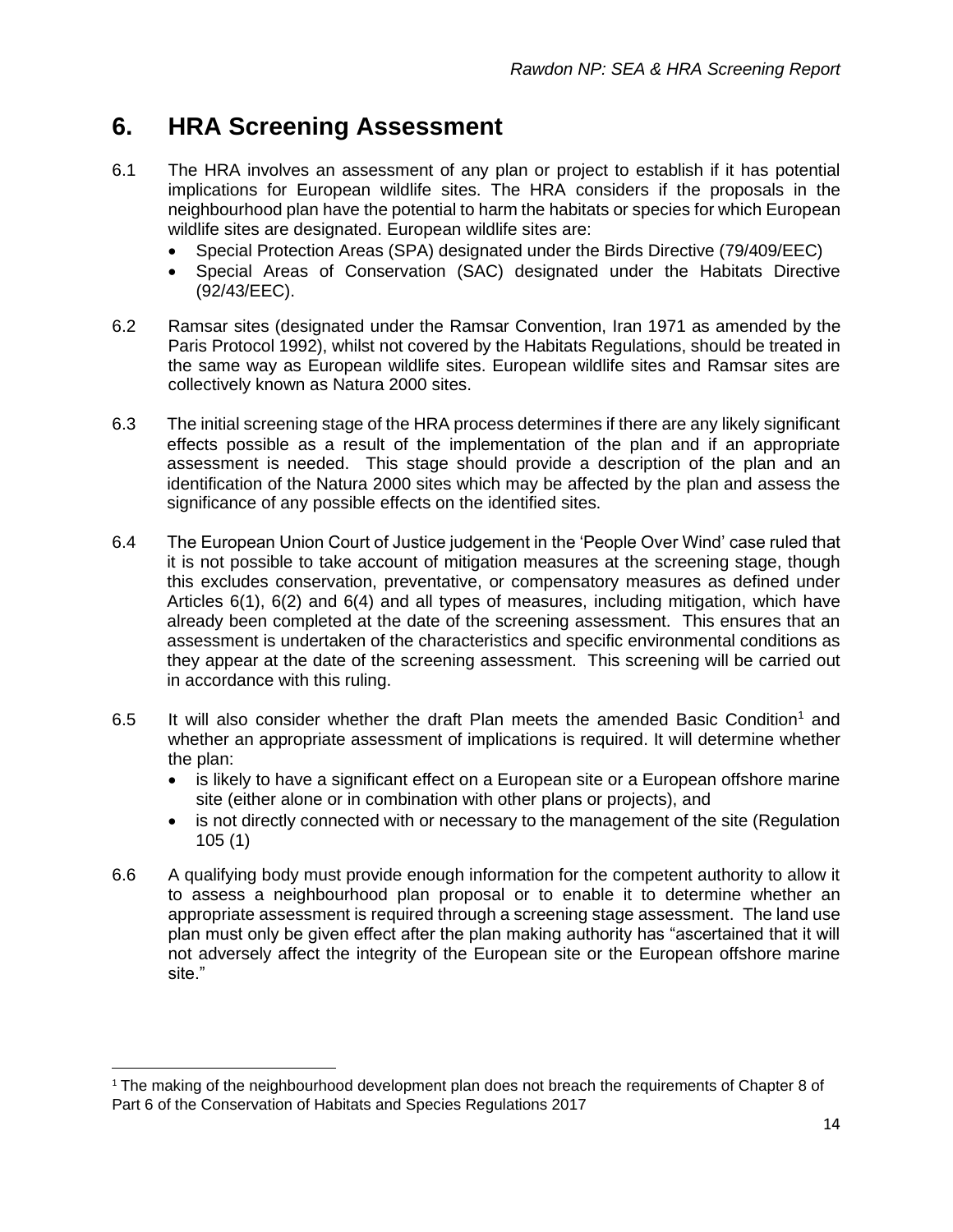#### **Relevant Natura 2000 sites**

6.7 As a general 'rule of thumb' it is identified that sites with pathways of 10-15km of the plan/project boundary should be included within a HRA. The South Pennine Moors Phase 2 SPA/SAC is situated approximately 6km away from the boundary of the Rawdon Neighbourhood Area at its nearest point. The North Pennine Moors SPA/SAC is approximately 10km away from the boundary of the Rawdon Neighbourhood Area at its nearest points. Although it is generally accepted that any policies, proposals or programmes more than 7km from SPA/SAC are not likely to have significant effects on the designation, this HRA screening will also take into consideration the potential impact of the Rawdon NP in respect of the North Pennine Moors SPA/SAC.

#### **South Pennine Moors SPA/SAC**

- 6.8 The South Pennine Moors Phase 2 SPA/SAC is the largest area of unenclosed moorland within West Yorkshire and contains the most diverse and extensive examples of upland communities in the county. An arear of this European site covers a small part of northwest Leeds known as Hawksworth Moor. Extensive areas of blanket bog occur on the upland plateau and are punctuated by species rich acidic flushes and mires. There are also wet and dry heaths and acid grasslands. Three habitat types which occur on the site are rare enough within Europe to be listed on Annex 1 of the EC Habitats and Species Directive (92/43) EEC and justify the SAC designation. These communities are typical of and represent the full range of upland vegetation classes found in the South Pennines.
- 6.9 This mosaic of habitats also supports a moorland breeding bird assemblage which, because of the range of species and number of breeding birds it contains, is of regional, national and European importance. The large numbers of breeding Merlin Falco columbarius, Golden Plover Pluvialis apricaria and Twite Carduelis flavirostris together with the breeding assemblage are of international importance and justify the SPA designation.

#### **North Pennine Moors SPA/SAC**

- 6.10 The North Pennine Moors extend across Cumbria, Durham, North Yorkshire and Northumberland, containing much of the upland heathland of northern England and dominated by heather communities. At higher altitudes and to the wetter west and north, there is extensive areas of blanket bog which also supports heather and hare's-tail cottongrass. The area also contains wet heaths and calcium-rich fens, supporting yellow marsh saxifrage, bryophytes, sedges and herbs. Acidic rock outcrops and screes are wellscattered and support a range of lichens and bryophytes, such as *Racomitrium lanuginosum*.
- 6.11 There are examples of acidic oak woodland in sheltered valleys e.g. Birk Gill Wood (East Nidderdale SSSI) which support rich bryophyte and lichen communities under a canopy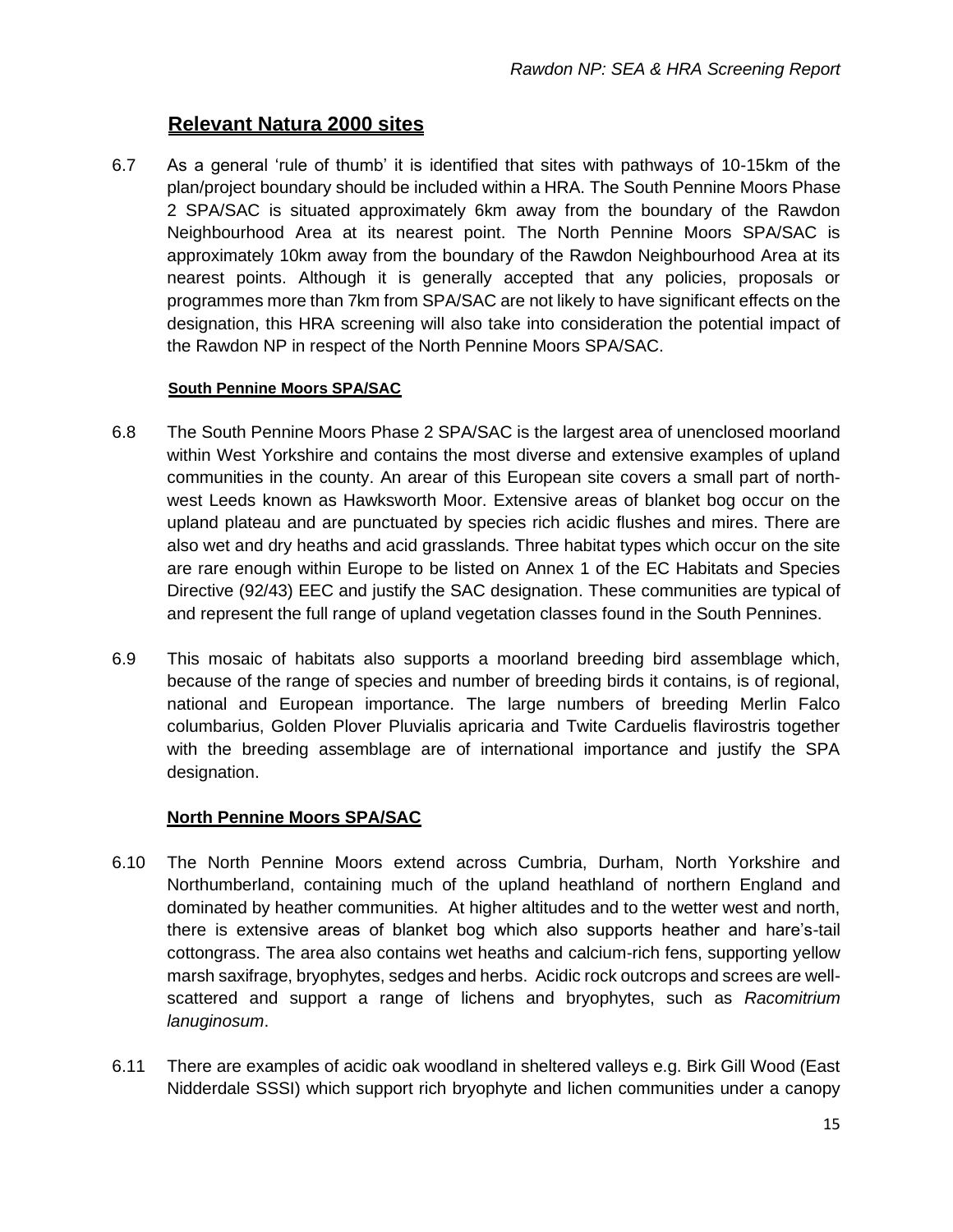of sessile oak, birch and rowan. Mixtures of heather, bilberry and moss carpets can be found on boulder strewn slopes whilst Swaledale contains one major stand of juniper (*Juniperus communis)* scrub. Important areas of calcareous grassland, montane acid grassland and grasslands on soils rich in heavy metals, such as old lead mines, can also be found.

6.12 The area supports breeding populations of three birds of prey (Hen Harrier (Circus cyaneus), Merlin (Falco columbarius) and Peregrine (Falco peregrinus)) and one wading bird (Golden Plover (Pluvialis apricaria)) in numbers of European ornithological significance.

#### **Assessment of the likely effect of the neighbourhood plan**

6.13 The following questions will help to establish whether an Appropriate Assessment is required for the emerging RNP:

#### **a) Is the RNP directly connected with, or necessary to the management of a European site for nature conservation?**

6.14 Neither the South Pennine Moors SPA/SAC or the North Pennine Moors SPA/SAC fall within the Rawdon Neighbourhood Area, therefore the neighbourhood plan does not relate nor is directly connected with the management of the SPAs/SACs. The policies in the Rawdon Neighbourhood Plan can only apply within the Rawdon Neighbourhood Area, not outside.

#### **b) Does the RNP propose new development or allocate sites for development?**

6.15 No, the Rawdon NP does not propose new development or allocate sites for development however it does support certain types of development and sets out criteria to shape development, the impact of which will be determined at planning application stage. The neighbourhood plan seeks to shape and guide development that will come forward in the Rawdon Neighbourhood Area.

#### **a) Are there any other projects or plans that together with the RNP could impact on the integrity of a European site, the 'in combination' impact?**

6.16 In order to consider the in combination effect, it is necessary to consider the HRA implications for other Leeds Development Plan documents, namely the Leeds Site Allocations Plan. The HRA Screening for the Rawdon NP is sequential to the appropriate assessment of the SAP, as the policies within the NP are over and above those set out in the SAP.

#### **Leeds Site Allocations Plan**

6.17 The Leeds Site Allocations Plan was adopted in July 2019. During the Examination in Public for the Site Allocations Plan, a [HRA Screening & Appropriate Assessment](http://www.hwa.uk.com/mwg-internal/de5fs23hu73ds/progress?id=gN44t9CU5o1EwL7FzP3ejsHOBLITrmGCfBPmW320mPg,) was prepared for the draft plan. Para 4.6 of the HRA Screening & Appropriate Assessment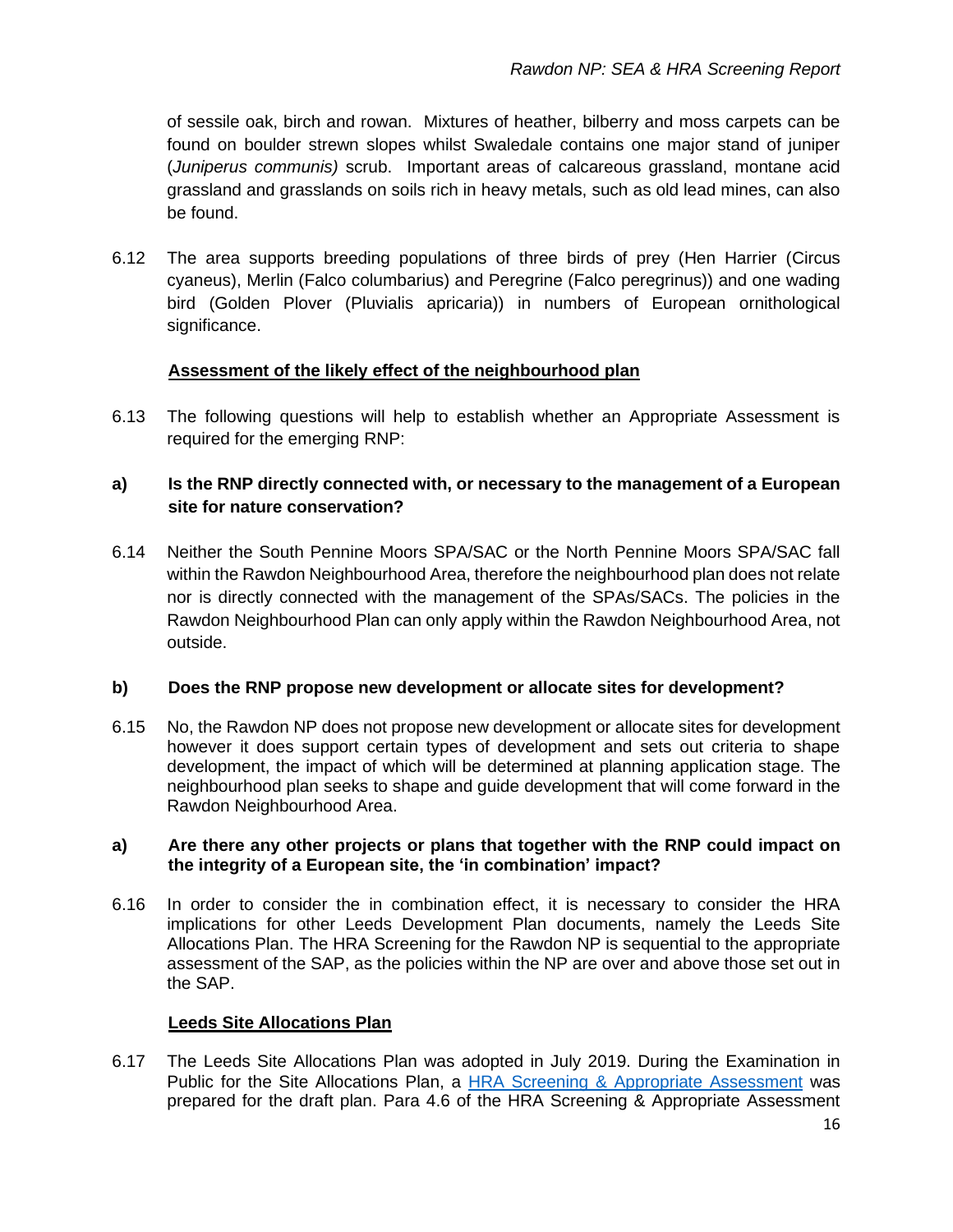considers the likelihood of significant effects on the South Pennine Moors SPA and SAC. It states:

*"The Screening Stage (has identified the prospect for the following LSEs in relation to the South Pennine Moors (Phase 2) SPA and SAC and following recent case-law these may not be screened out and will need to be considered further by way of an Appropriate Assessment:*

- *Impacts on qualifying bird species and breeding bird assemblage*
	- o *Recreational impacts through increased disturbance to qualifying bird species and bird assemblage from increased visitor numbers to the SPA resulting from any allocations within 7km of the SPA boundary*
- *Impacts on qualifying habitats*
	- o *Recreational impacts through increased disturbance to qualifying habitats from increased visitor numbers to the SAC resulting from any allocations within 7km of the SAC boundary."*
- 6.18 An Appropriate Assessment was therefore undertaken and the following facts are noted:
	- The current Main Modifications promote the deletion of 4 proposed housing allocations which will reduce the number of allocated units within the 7km zone of influence for potential recreational disturbance from 1213 to 627 units.
	- The application of Core Strategy Policy H4 (Housing Mix) to the 11 allocated sites will ensure a variety of housing types to meet identified needs and therefore a range of demographic profiles of the new residents. It can therefore be assumed that a proportion of these new residents will not generate additional visitor trips to the South Pennine Moors Phase 2 SPA/SAC.
	- The Core Strategy Policies G1, G2, G3, G4, G6 G8 and G9, provide a comprehensive framework to protect and enhance Green Space, Green Infrastructure and Biodiversity across the District, with green space policies going further to require new provision from development. These help to ensure the networks of green spaces and green infrastructure are maintained and enhanced for the benefit of local communities, providing opportunities for recreation.
- 6.19 The Appropriate Assessment therefore concluded that the above existing measures would reduce, to an acceptable level, the number of recreational visits to the South Pennine Moors Phase 2 SPA/SAC arising from the SAP. Indeed. Natural England agreed with this conclusion in their response dated 20th August 2015 which, it should be noted, was prior to the reduction in housing allocations now proposed by the Major Modifications to the SAP. It is therefore safe to conclude this reduction will decrease recreational visits and impacts further and that the SAP will not result in any adverse impacts on the Site Integrity of the South Pennine Moors Phase 2 SPA/SAC alone or in combination.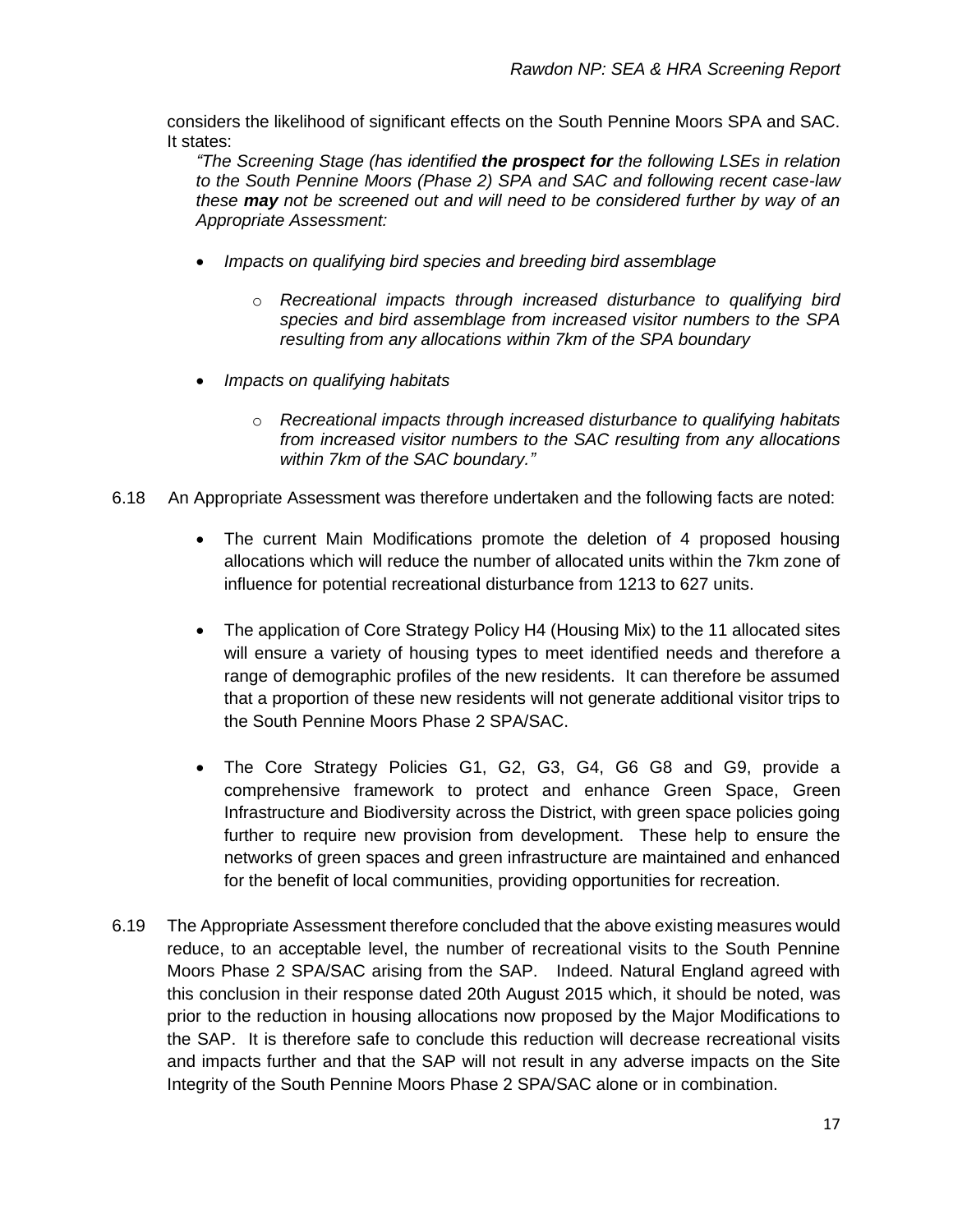- 6.20 The Appropriate Assessment also considers the likelihood of significant effects on the North Pennine Moors SPA and SAC (Appendix 2 of the Screening & Appropriate Assessment) and concludes that significant effects are unlikely to arise as 1) there is over 5km between the European site and any proposed allocations; and 2) the existing road infrastructure in the direction of SPA /SAC from any proposed allocations is poor.
- 6.21 It is confirmed also that this HRA Screening and subsequent Appropriate Assessment has been undertaken with due regard to the judgment of the Court of Justice of the European Union (CJEU) C-323/17 dated 12 April 2018 in People over Wind, Peter Sweetman v Coillite Teoranta

#### **Harrogate District Local Plan (Adopted March 2020)**

- 6.22 Harrogate BC revisited the HRA of the Submission Draft Harrogate Local Plan following the ruling by the Court of Justice of the European Union to ensure that no mitigation was included in the screening process. Consequently, an [Appropriate Assessment](https://www.harrogate.gov.uk/downloads/file/4115/hdlp_habitat_regulations_assessment_august_2018) was required and undertaken. The assessment considered the significant effects of three elements of the draft Local Plan – Growth Strategy, Draft Development Policies and Draft Allocations - under the following issues.
	- Loss of land
	- Urban disturbance
	- Recreational pressure
	- Water quantity and quality
	- Pollution levels
- 6.23 The Appropriate Assessment considers the South Pennine Moors Phase 2 SAC/SPA primarily in relation to recreational pressure and the North Pennine Moors SPA/SAC in relation to habitat loss, recreational pressure, pollution and urban disturbance. After detailed consideration, it concludes that, due to certain policies in the Local Plan, the policies alone or in-combination with other projects or plans will not have a significant impact on these two European Sites.

#### **HRA Screening Conclusions**

6.24 It is considered that none of the policies in the RNP are likely to have a significant effect on the South Pennine Moors SPA/SAC or the North Pennine Moors SPA/SAC, whether alone or in combination with other projects and programmes. The plan does not specifically allocate land for development and does not promote more land for development than is set out in the Local Plan (which has been subject to HRA Appropriate Assessment). Furthermore, the policies within the plan are required to be in general conformity with those of the Local Plan (inc Biodiversity policies) which has been subject to HRA assessment.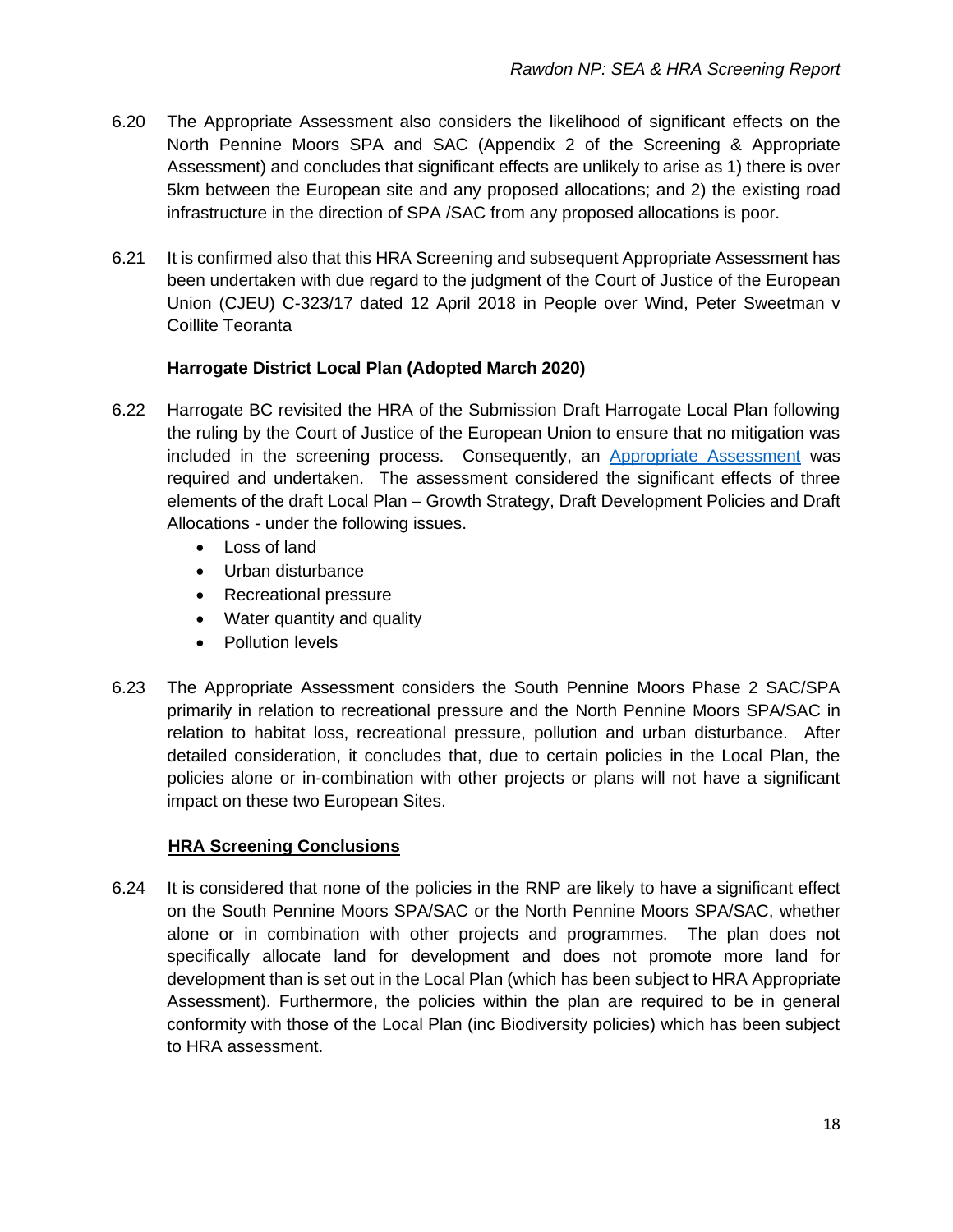- 6.25 Furthermore, Natural England in their consultation response have confirmed that there unlikely to be significant effects from the proposed neighbourhood plan.
- 6.26 It is therefore considered that the RNP is not likely to cause any significant effect on the South Pennine Moors SPA/SAC or the North Pennine Moors SPA/SAC either alone or in combination with any other plans or projects. Consequently the draft plan is not considered to require further assessment under Article 6 or 7 of the Habitats Directive (Art. 3.2(b)).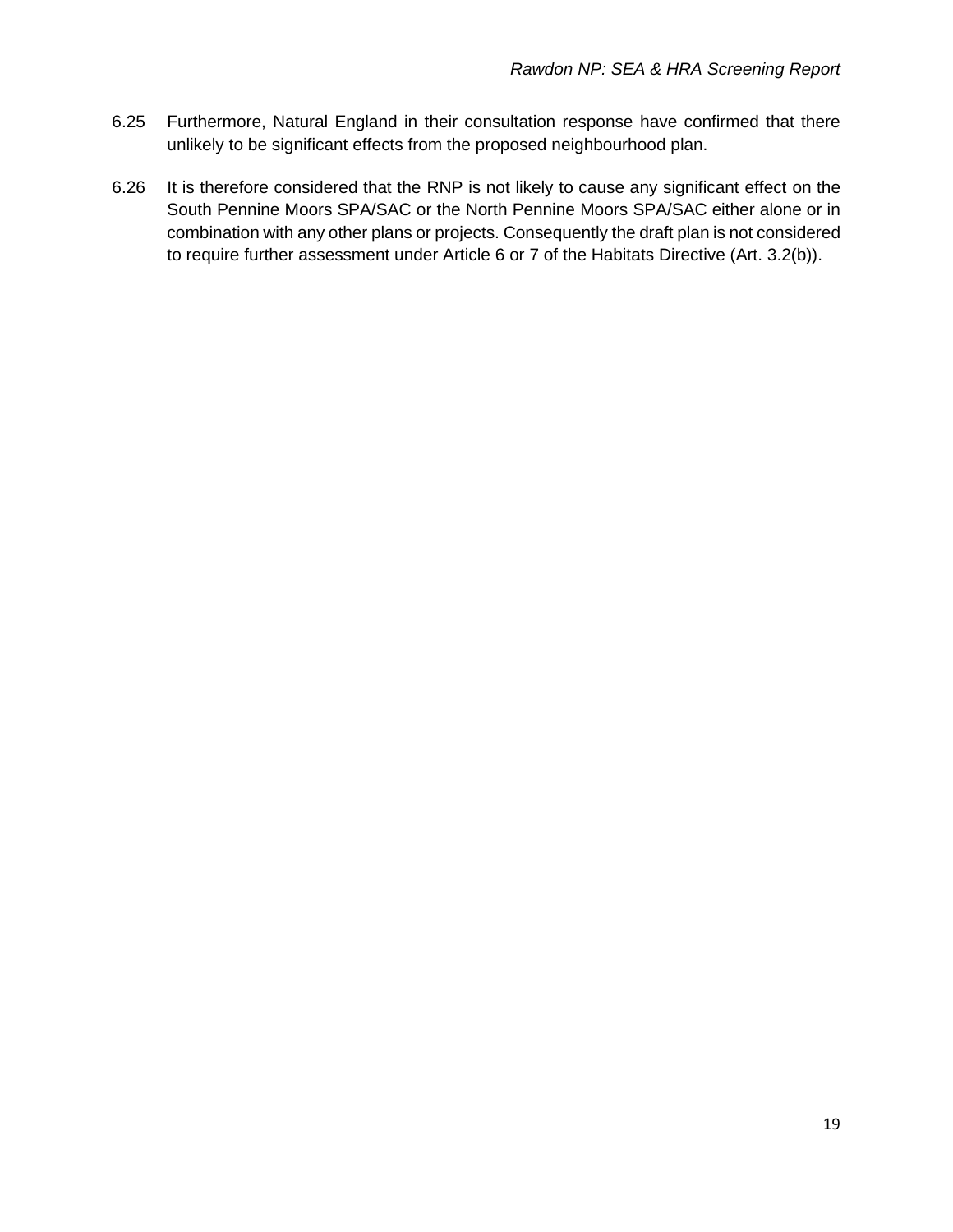## **7. Screening Conclusions**

- 7.1 A SEA and HRA screening exercise has been undertaken for the emerging RNP. The assessments have concluded that the Rawdon Neighbourhood Plan is unlikely to give rise to any significant environmental effects or have significant effects on a European site. These conclusions are supported by comments from the environmental consultation bodies. Accordingly it is considered that neither an SEA nor HRA are required for the draft neighbourhood plan.
- 7.2 It is important to note that this screening opinion is based on a draft version of the RNP. Consequently if the content of the neighbourhood plan should materially change then the SEA/HRA screening process will need to be re-assessed and updated as appropriate.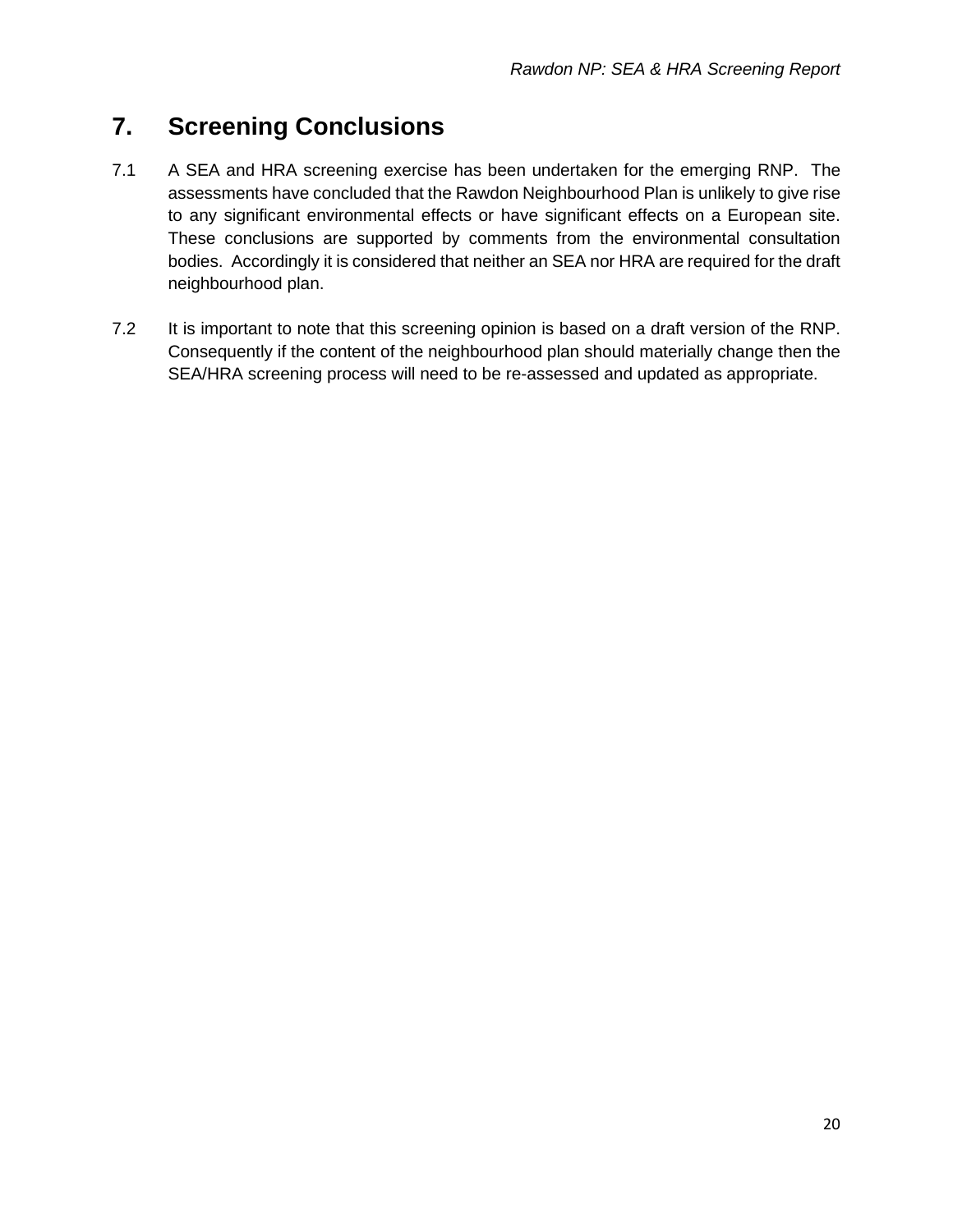*Rawdon NP: SEA & HRA Screening Report*

# **APPENDIX 1**

## **RESPONSES FROM ENVIRONMENTAL ASSESSMENT CONSULTATION BODIES**